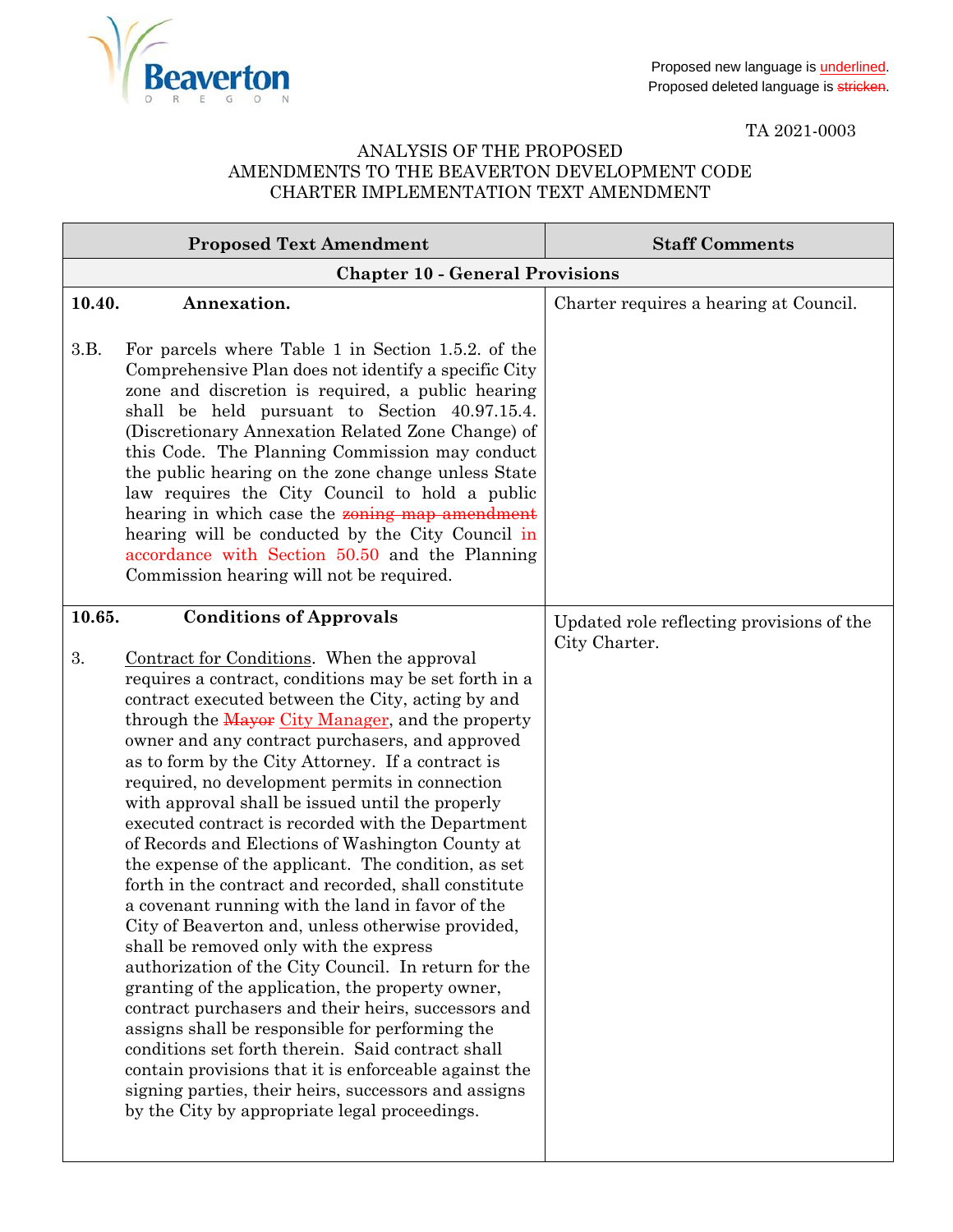

| 10.70.                                                                                                                                                                                                                                             | Enforcement.                                                                                                                                                                                                                                                                                                                                                                                                                                                |                                                                                                             |
|----------------------------------------------------------------------------------------------------------------------------------------------------------------------------------------------------------------------------------------------------|-------------------------------------------------------------------------------------------------------------------------------------------------------------------------------------------------------------------------------------------------------------------------------------------------------------------------------------------------------------------------------------------------------------------------------------------------------------|-------------------------------------------------------------------------------------------------------------|
| 1.                                                                                                                                                                                                                                                 | General. It shall be the duty of the Mayor-City<br>Manager to enforce the provisions of this Code.<br>The term, "this Code", means not only the<br>provisions expressed herein but also the conditions<br>or terms of any permit, certificate, license or<br>approval granted pursuant to this Code. The<br>Mayor-City Manager may use the resources of any<br>City department to assist in carrying out the City's<br>responsibilities under this section. | Updated role reflecting provisions of the<br>City Charter.                                                  |
| 10.70.<br>5.                                                                                                                                                                                                                                       | Enforcement<br>Injunctive Relief. Upon request of the Mayor City<br>Manager, the City Attorney may institute a suit in<br>equity in the Circuit Court of the State of Oregon to<br>enjoin the maintenance of any use, occupation,<br>building or structure or any activity being<br>conducted or proposed to be conducted in violation<br>of any provision of this Code.                                                                                    | Updated role reflecting provisions of the<br>City Charter.                                                  |
| 10.75.<br>1.                                                                                                                                                                                                                                       | <b>Administrative Rules.</b><br>The Mayor City Manager may promulgate such<br>rules and regulations as he they considers<br>necessary to facilitate the administration and<br>interpretation of this Code.                                                                                                                                                                                                                                                  | Updated role reflecting provisions of the<br>City Charter.<br>Updated language to be gender neutral.        |
| 10.95<br><b>Development Review Participants</b><br><b>City Council</b><br>Membership. The City Council is composed of five a<br>1.A.<br><u>mayor and six councilors nominated and</u> elected<br>from the city at large to serve a four-year term. |                                                                                                                                                                                                                                                                                                                                                                                                                                                             | The Charter provides for additional<br>council seats, from five seats, to a mayor<br>and six council seats. |
|                                                                                                                                                                                                                                                    | <b>Chapter 20 - Land Use</b>                                                                                                                                                                                                                                                                                                                                                                                                                                |                                                                                                             |
|                                                                                                                                                                                                                                                    |                                                                                                                                                                                                                                                                                                                                                                                                                                                             | No revisions proposed.                                                                                      |
|                                                                                                                                                                                                                                                    | <b>Chapter 30 - Nonconforming Uses</b>                                                                                                                                                                                                                                                                                                                                                                                                                      |                                                                                                             |
|                                                                                                                                                                                                                                                    |                                                                                                                                                                                                                                                                                                                                                                                                                                                             | No revisions proposed.                                                                                      |
|                                                                                                                                                                                                                                                    | <b>Chapter 40 - Applications</b>                                                                                                                                                                                                                                                                                                                                                                                                                            |                                                                                                             |
| 40.75.15<br>1.D.                                                                                                                                                                                                                                   | <b>Street Vacation</b><br>Submission Requirements. An application for a<br>Street Vacation shall be made by the owner of<br>property abutting the right-of-way or easement, or<br>the owner's authorized agent, the City Council,                                                                                                                                                                                                                           | Updated role reflecting provisions of the<br>City Charter.                                                  |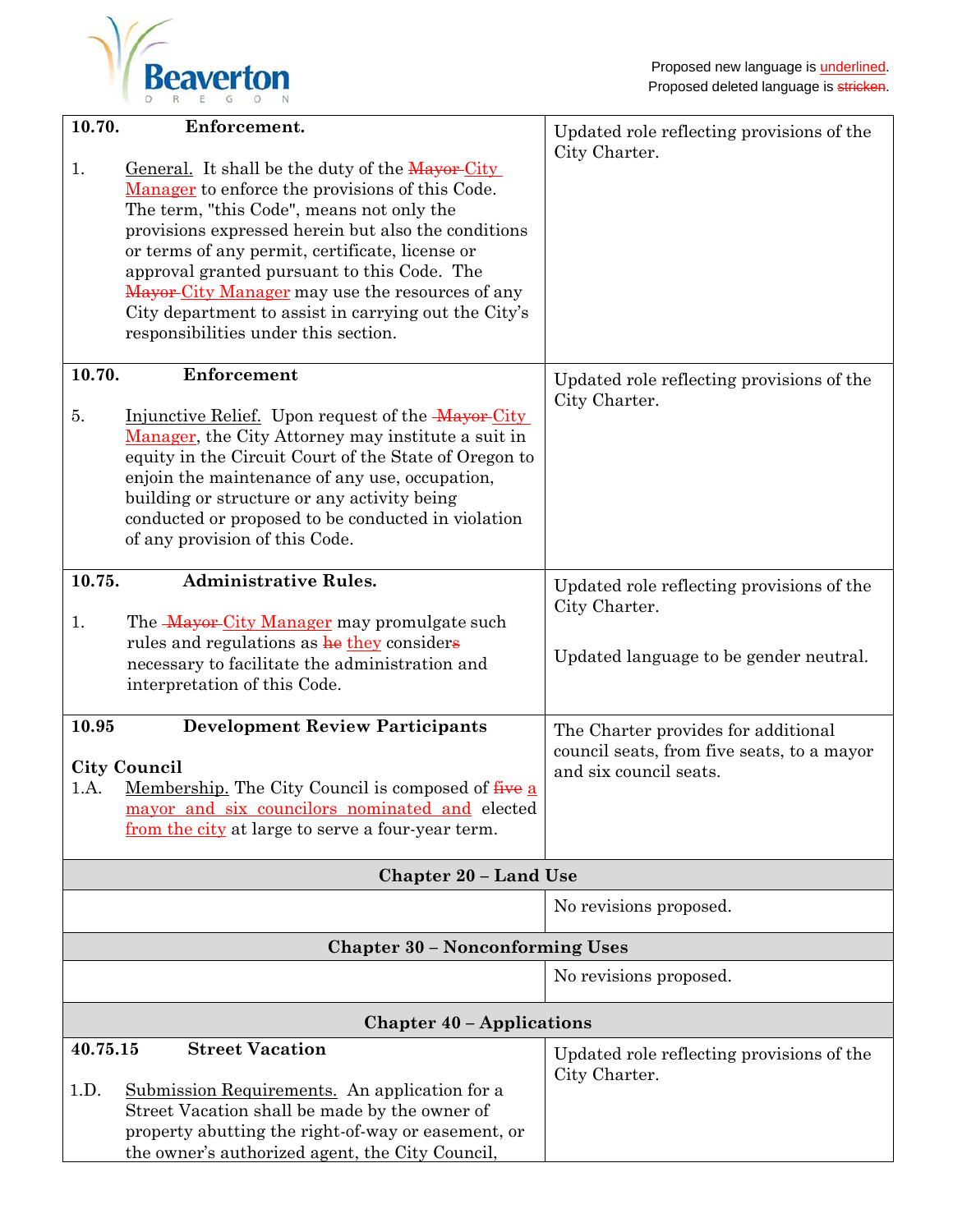

|          | Mayor City Manager, or their designee on a form<br>provided by the Director and shall be filed with the<br>Director. The Street Vacation application shall be<br>accompanied by the information required by the<br>application form, and by Section 50.25. (Application<br>Completeness), and any other information<br>identified through a Pre-Application Conference.                                                                                                                                                                                                                                                                                               |                                                            |
|----------|-----------------------------------------------------------------------------------------------------------------------------------------------------------------------------------------------------------------------------------------------------------------------------------------------------------------------------------------------------------------------------------------------------------------------------------------------------------------------------------------------------------------------------------------------------------------------------------------------------------------------------------------------------------------------|------------------------------------------------------------|
| 40.85.15 | <b>Text Amendment</b>                                                                                                                                                                                                                                                                                                                                                                                                                                                                                                                                                                                                                                                 | Updated role reflecting provisions of the                  |
| 1.D      | Submission Requirements. An application for Text<br>Amendment to the City's Development Code shall<br>be initiated by the City Council, Mayor City<br>Manager, the Director, or any interested person on<br>a form provided by the Director and shall be filed<br>with the Director. The Text Amendment<br>application shall be accompanied by the<br>information required by the application form, and<br>by Section 50.25. (Application Completeness), and<br>any other information identified through a Pre-<br>Application Conference.                                                                                                                            | City Charter.                                              |
| 40.97.15 | <b>Zoning Map Amendment</b>                                                                                                                                                                                                                                                                                                                                                                                                                                                                                                                                                                                                                                           | Updated role reflecting provisions of the                  |
| 1.D      | <b>Quasi-Judicial Map Amendment</b><br>Submission Requirements. An application for<br>Quasi-Judicial Zoning Map Amendment to the<br>City's zoning map shall be made by the owner of<br>the subject property, or the owner's authorized<br>agent, the City Council, Mayor City Manager, or<br>their designee on a form provided by the Director.<br>All Quasi-Judicial Zoning Map Amendment<br>applications shall be filed with the Director and<br>shall be accompanied by the information required<br>by the application form, and by Section 50.25.<br>(Application Completeness), and any other<br>information identified through a Pre-Application<br>Conference. | City Charter.                                              |
| 40.97.15 | <b>Zoning Map Amendment</b>                                                                                                                                                                                                                                                                                                                                                                                                                                                                                                                                                                                                                                           | Updated role reflecting provisions of the<br>City Charter. |
|          | <b>Legislative Zoning Map Amendment</b>                                                                                                                                                                                                                                                                                                                                                                                                                                                                                                                                                                                                                               |                                                            |
| 2.D.     | Submission Requirements. An application for<br>Legislative Zoning Map Amendment to the City's<br>zoning map may only be initiated by the City<br>Council, Mayor City Manager, or their designee.<br>All Legislative Zoning Map Amendment<br>applications shall be filed with the Director and<br>shall be accompanied by the information required<br>by the application form, and by Section 50.25.                                                                                                                                                                                                                                                                   |                                                            |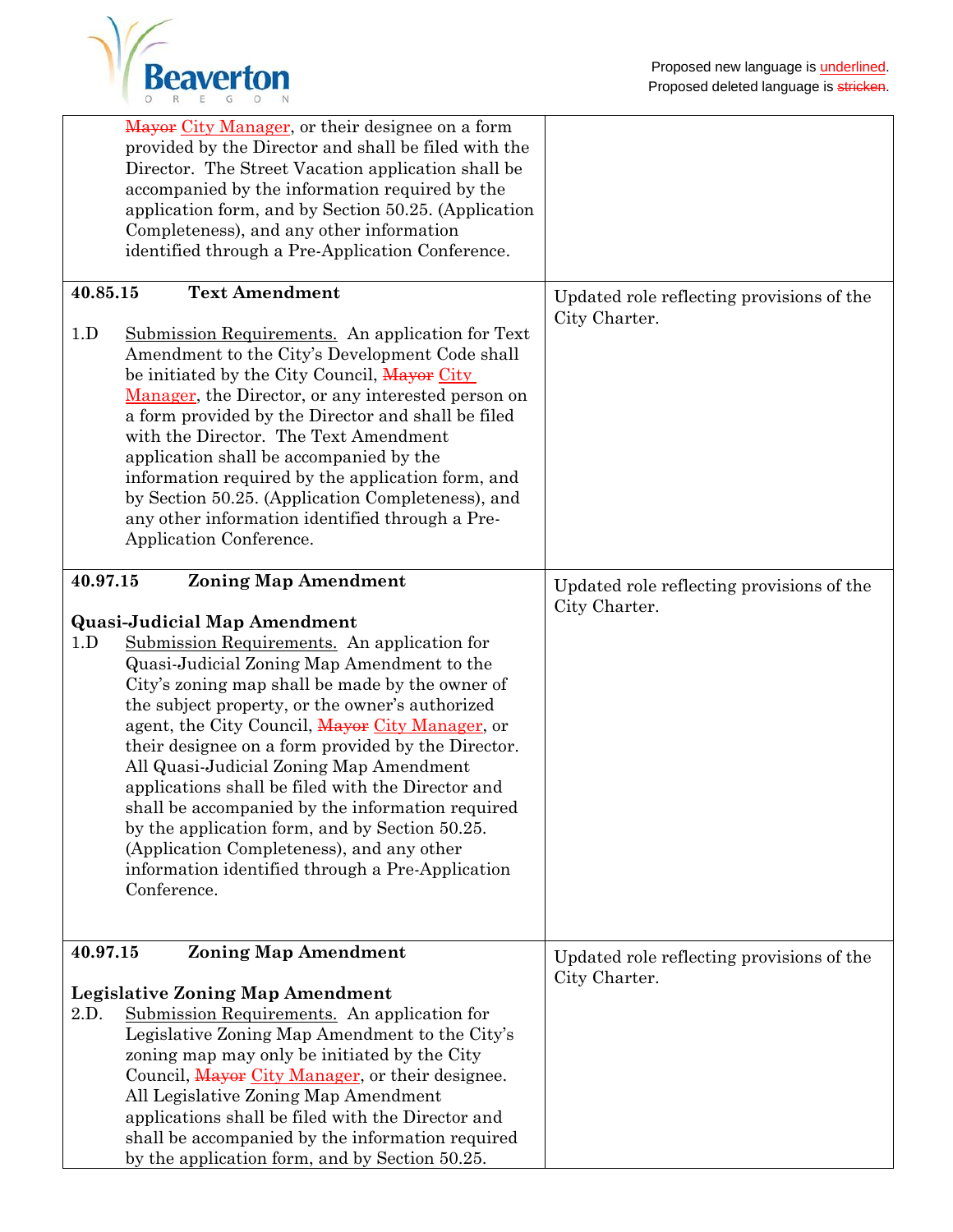

|               | (Application Completeness).                                                                                                                                                                                                                                                                                                                                                                                                                                                                                                                   |                                                                                     |
|---------------|-----------------------------------------------------------------------------------------------------------------------------------------------------------------------------------------------------------------------------------------------------------------------------------------------------------------------------------------------------------------------------------------------------------------------------------------------------------------------------------------------------------------------------------------------|-------------------------------------------------------------------------------------|
|               | <b>Chapter 50 - Procedures</b>                                                                                                                                                                                                                                                                                                                                                                                                                                                                                                                |                                                                                     |
| 50.05<br>1.B. | <b>Initiation of an Application</b><br>The City Council, Mayor, City Manager,<br>or Director, as to property owned by the City,<br>including public right of way and easements, or<br>which the City intends to acquire.                                                                                                                                                                                                                                                                                                                      | Updated role reflecting provisions of the<br>City Charter.                          |
| 50.05<br>2.   | <b>Initiation of an Application</b><br>A Text Amendment application subject to a Type 4<br>procedure may be filed by an interested person,<br>City Council, Mayor, City Manager, or Director.                                                                                                                                                                                                                                                                                                                                                 | Updated role reflecting provisions of the<br>City Charter.                          |
| 50.05<br>3.   | <b>Initiation of an Application</b><br>Zoning Map Amendment application subject to a<br>Type 1 or Type 3 procedure may be filed by the<br>owner or the contract purchaser of the subject<br>property, City Council, Mayor, City Manager, or<br>Director. [ORD 4265; October 2003] [ORD 4498;<br>January 2009]                                                                                                                                                                                                                                 | Updated role reflecting provisions of the<br>City Charter.                          |
| 50.05<br>4.   | <b>Initiation of an Application</b><br>A Zoning Map Amendment application subject to a<br>Type 4 procedure may be filed only by the City<br>Council, <i>Mayor, City Manager</i> , or Director. [ORD<br>4498; January 2009]                                                                                                                                                                                                                                                                                                                    | Updated role reflecting provisions of the<br>City Charter.                          |
| 50.15<br>1.D. | <b>Classification of Applications</b><br>A Type 4 procedure typically involves the<br>legislative adoption, implementation or amendment<br>of policy or law by ordinance. The subject This<br>includes amendments to the text of the zoning<br>ordinance or the comprehensive plan. Large scale<br>changes in planning and development maps also<br>may be characterized as legislative where a Type 4<br>procedure generally applies to a relatively large<br>geographic area containing number of property<br>owners-are directly affected. | Clarification of a Type 4 application<br>classification.                            |
| 50.20<br>1.   | <b>Pre-Application Conference</b><br>With the exception of City initiated or Wireless<br>Facility applications, a pre-application conference<br>shall be required for all proposals which require                                                                                                                                                                                                                                                                                                                                             | Remove requirement for a pre-<br>application conference for Type 4<br>applications. |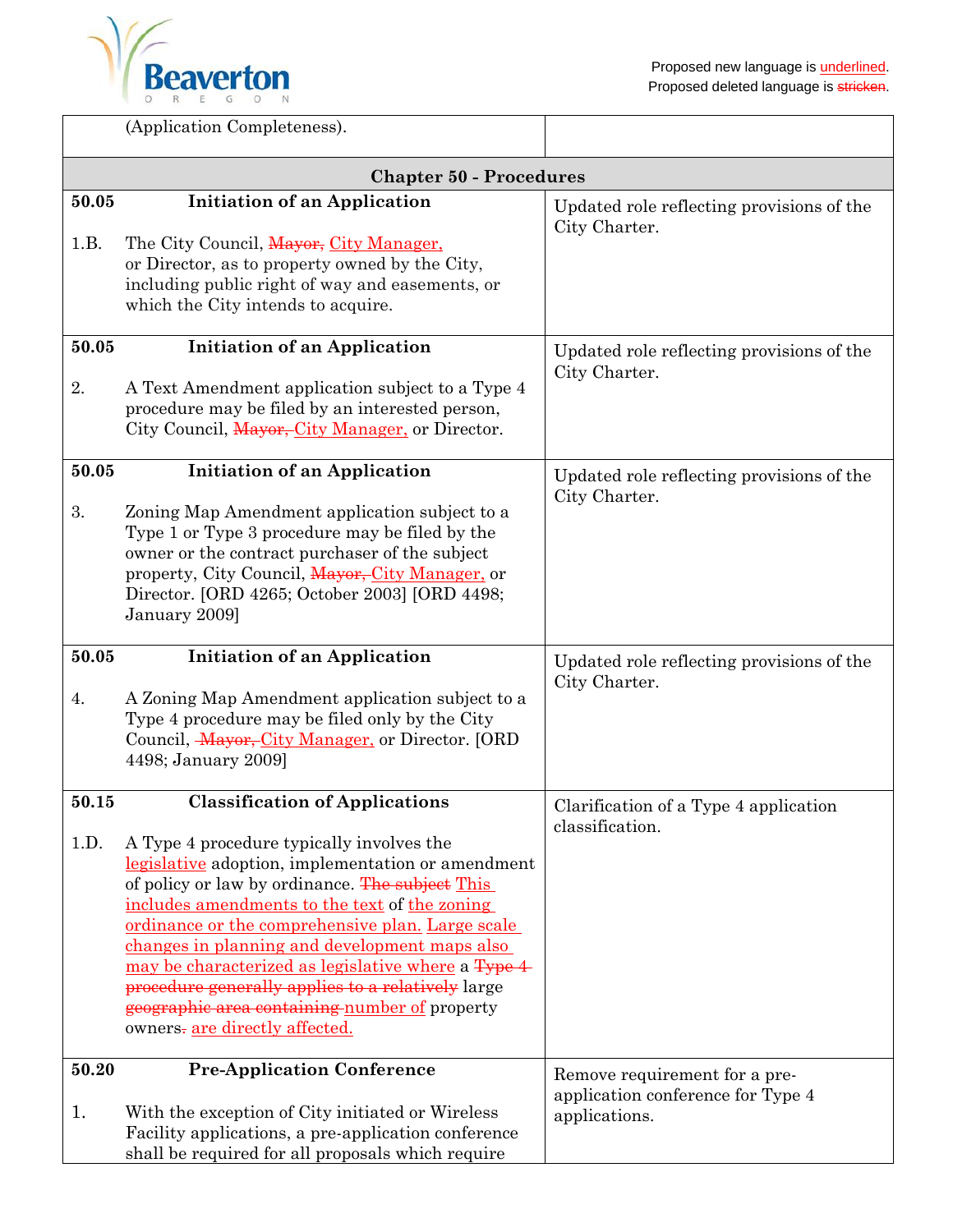|       | Type 2 <del>, Type 3,</del> or Type 4 applications 3<br>applications. An applicant may choose to forgo the<br>required pre-application conference for a Type 2 |                                                                    |
|-------|----------------------------------------------------------------------------------------------------------------------------------------------------------------|--------------------------------------------------------------------|
|       | application upon completion of a form for that                                                                                                                 |                                                                    |
|       | purpose provided by the Director. A pre-                                                                                                                       |                                                                    |
|       | application conference is optional for an applicant                                                                                                            |                                                                    |
|       | for proposals which require only Type 1                                                                                                                        |                                                                    |
|       | applications. [ORD 4702; January 2017]                                                                                                                         |                                                                    |
| 50.25 | <b>Application Completeness</b>                                                                                                                                | Remove requirement for a pre-<br>application conference for Type 4 |
| 1.E.  | For a Type $2$ , Type $3$ , or Type $4-3$ application, a                                                                                                       | applications.                                                      |
|       | copy of the pre-application conference summary.                                                                                                                |                                                                    |
|       |                                                                                                                                                                |                                                                    |
| 50.25 | <b>Application Completeness</b>                                                                                                                                | Clarification of Application                                       |
| 10.   | The applicant may amend the application up to and                                                                                                              | Completeness.                                                      |
|       | including fourteen (14) calendar days after the                                                                                                                |                                                                    |
|       | application has been deemed complete.                                                                                                                          |                                                                    |
|       | Amendments to an application submitted more                                                                                                                    |                                                                    |
|       | than fourteen (14) calendar days after the                                                                                                                     |                                                                    |
|       | application is deemed complete may be determined                                                                                                               |                                                                    |
|       | by the Director to be so substantial that the<br>application should be treated as having been                                                                  |                                                                    |
|       | refiled. In such a case, the Director shall provide                                                                                                            |                                                                    |
|       | the applicant with the following options: provide                                                                                                              |                                                                    |
|       | the City with a waiver of the 120-day time frame set                                                                                                           |                                                                    |
|       | forth in ORS $227.178 \text{ e}$ for a minimum of fourteen                                                                                                     |                                                                    |
|       | (14) calendar days from the date the amendment                                                                                                                 |                                                                    |
|       | was submitted; treat the application as having been                                                                                                            |                                                                    |
|       | refiled as of the date the amendment was                                                                                                                       |                                                                    |
|       | submitted; or, decide the application on the basis of<br>the applicant's materials without the amendment.                                                      |                                                                    |
|       |                                                                                                                                                                |                                                                    |
| 50.50 | Type 4                                                                                                                                                         | Clarification of the Type 4 procedure for                          |
|       |                                                                                                                                                                | making recommendations to the City                                 |
| 1.    | The initial decision-making authority for body to<br>review Type 4 applications shall be the Planning                                                          | Council.                                                           |
|       | Commission. The Commission's decision on a Type-                                                                                                               |                                                                    |
|       | 4 application, which shall be make a written                                                                                                                   |                                                                    |
|       | recommendation-which is forwarded to the City                                                                                                                  |                                                                    |
|       | Council. The City Council shall make the final                                                                                                                 |                                                                    |
|       | decision on Type 4 applications as set forth in this                                                                                                           |                                                                    |
|       | Section. [ORD 4532; April 2010]                                                                                                                                |                                                                    |
|       |                                                                                                                                                                |                                                                    |
| 50.50 | Type 4                                                                                                                                                         | Clarification of the Type 4 procedure.                             |
|       |                                                                                                                                                                |                                                                    |
| 2.    | [ORD 4462; January 2008] No less than thirty-five<br>(35) calendar days before the date of the initial                                                         |                                                                    |
|       | hearing of the decision making authority Planning                                                                                                              |                                                                    |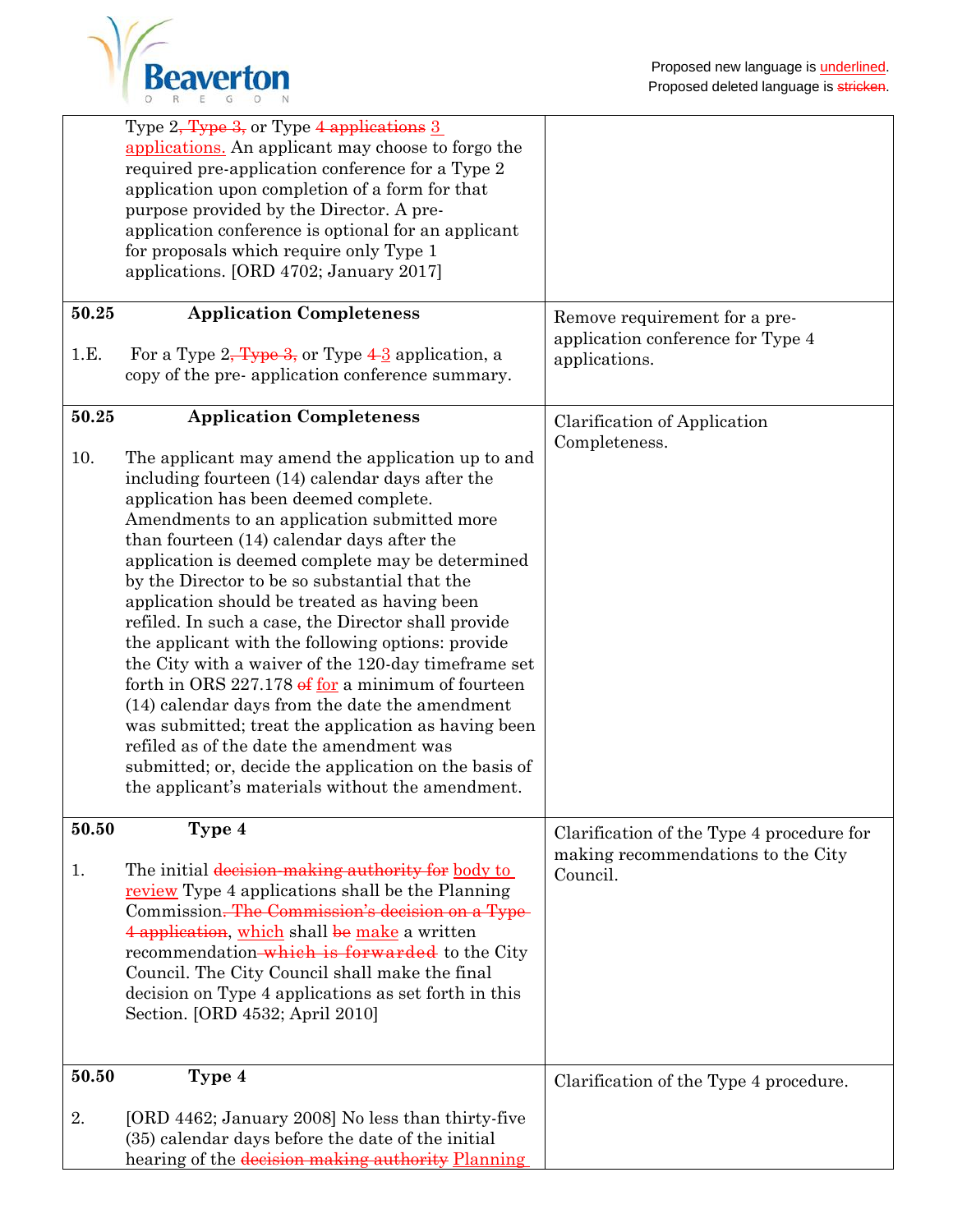

|               | Commission on an ordinance that proposes to<br>legislatively change the zoning map or to amend<br>the text of the Development Code, the Director<br>shall mail notice of the hearing to: [ORD 4584;<br>June 2012]<br>All NAC Chairs in whose area there<br>А.<br>is property that in the Director's<br>opinion could be affected by the<br>proposed ordinance, if adopted.<br>B.<br>The Chair of Washington County's<br>Community Participation<br>Organizations (CPO) in which $\frac{1}{2}$<br>subject property that could be<br>affected by the proposed ordinance<br>is located and the Chair of any other<br>CPOs whose boundaries are within<br>five hundred (500) feet of the subject |                                                      |
|---------------|----------------------------------------------------------------------------------------------------------------------------------------------------------------------------------------------------------------------------------------------------------------------------------------------------------------------------------------------------------------------------------------------------------------------------------------------------------------------------------------------------------------------------------------------------------------------------------------------------------------------------------------------------------------------------------------------|------------------------------------------------------|
|               | property. area affected by the<br>ordinance. [ORD 4782; April 2020]                                                                                                                                                                                                                                                                                                                                                                                                                                                                                                                                                                                                                          |                                                      |
| 50.50<br>4.E. | Type 4<br>A listing of the applicable approval criteria by<br>Development Code and, including as relevant the<br><b>Statewide Planning Goals, the Metro Code, the</b><br>Comprehensive Plan and the Development Code<br>section numbers.                                                                                                                                                                                                                                                                                                                                                                                                                                                     | Clarification for Type 4 noticing<br>requirements.   |
| 50.50<br>b.   | Type 4<br>At least ten (10) calendar days before the Planning<br>Commission's initial hearing in a Type 4 procedure,<br>the Director shall:                                                                                                                                                                                                                                                                                                                                                                                                                                                                                                                                                  | Delete the word "initial," reference for<br>hearing. |
| 50.50<br>6.   | Type 4<br>At least seven (7) calendar days before the <i>initial</i><br>Planning Commission's hearing in a Type 4<br>procedure, the Director shall publish a written staff<br>report and recommendation regarding the<br>ordinance and shall make available to the public a<br>copy of the staff report for review and inspection.<br>The Director shall provide a copy of the staff report<br>at reasonable charge to members of the public upon<br>request.                                                                                                                                                                                                                                | Delete the word "initial," reference for<br>hearing. |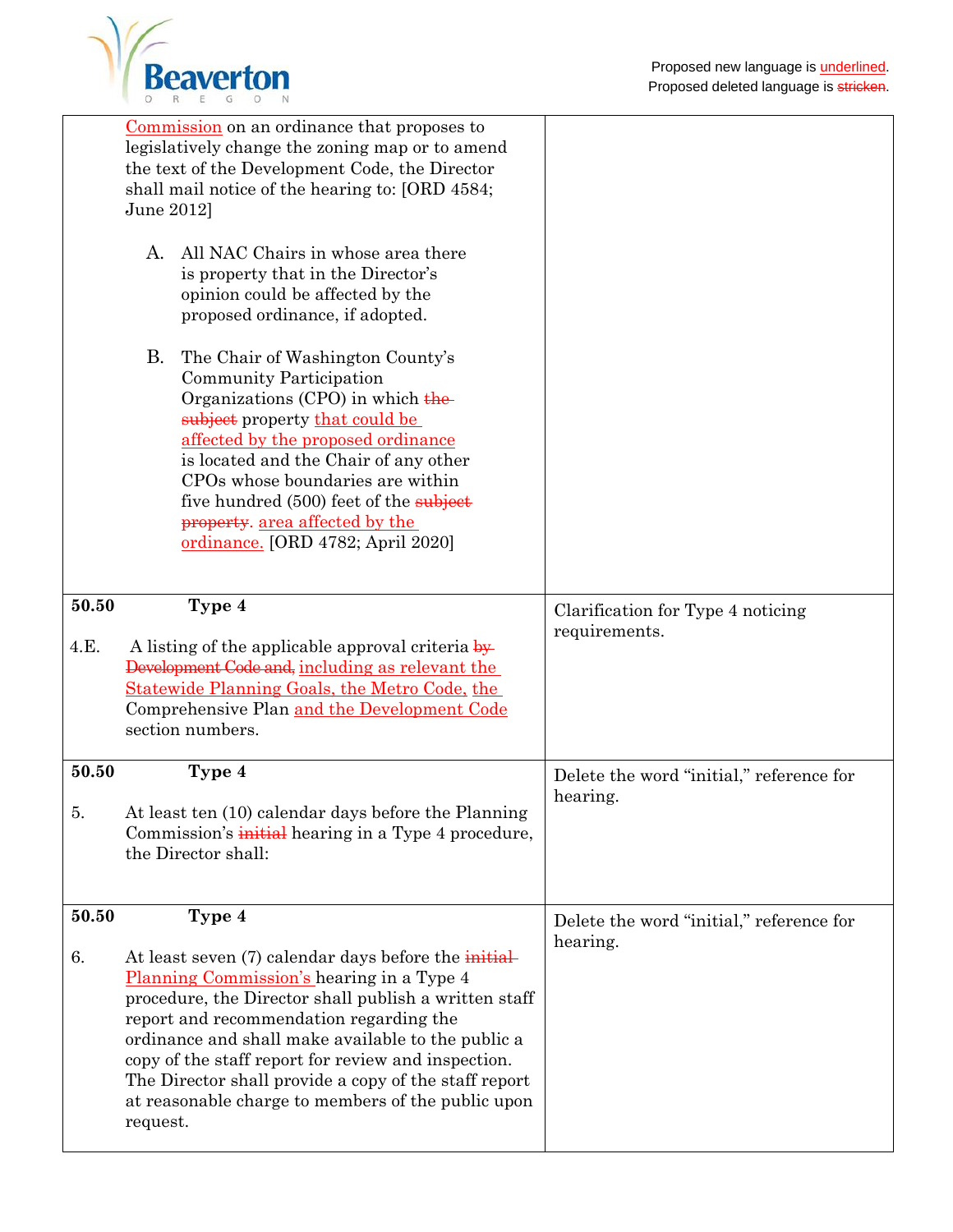

| 50.50       | Type 4                                                                                                                                                                                                                                                                                                                                                                                                                                                                                                                                                                                                        | Delete the word "initial," reference for<br>hearing.                                                                                                                            |
|-------------|---------------------------------------------------------------------------------------------------------------------------------------------------------------------------------------------------------------------------------------------------------------------------------------------------------------------------------------------------------------------------------------------------------------------------------------------------------------------------------------------------------------------------------------------------------------------------------------------------------------|---------------------------------------------------------------------------------------------------------------------------------------------------------------------------------|
| 7.          | Initial h Hearings shall be conducted in manner<br>specified in Sections 50.55. through 50.58. of this<br>Code. Hearings shall be recorded on audio or audio                                                                                                                                                                                                                                                                                                                                                                                                                                                  |                                                                                                                                                                                 |
|             | and video tape.                                                                                                                                                                                                                                                                                                                                                                                                                                                                                                                                                                                               |                                                                                                                                                                                 |
| 50.50       | Type 4                                                                                                                                                                                                                                                                                                                                                                                                                                                                                                                                                                                                        | Clarification of the decision-making<br>authority.                                                                                                                              |
| 8.          | At the conclusion of the hearing on a Type 4<br>procedure the following options are available to the<br>decision making authority Planning Commission:<br>[ORD 4265; October 2003]                                                                                                                                                                                                                                                                                                                                                                                                                            |                                                                                                                                                                                 |
| 50.50       | Type 4                                                                                                                                                                                                                                                                                                                                                                                                                                                                                                                                                                                                        | Clarification of the decision-making                                                                                                                                            |
| 8.B.        | Hold open the public record for the receipt of<br>additional evidence, argument, or both to a date<br>and time certain which is not less than seven (7)<br>calendar days after the hearing. The decision-<br>making authority Planning Commission shall state<br>where additional written evidence and testimony<br>may be sent and shall announce any limits on the<br>nature of the evidence that will be received while<br>the hearing record remains open.                                                                                                                                                | authority.                                                                                                                                                                      |
| 50.50<br>9. | Type 4<br>After the public record closes, a written decision in-<br>the form of a land use order recommendation shall<br>be prepared regarding the application.                                                                                                                                                                                                                                                                                                                                                                                                                                               | Planning Commission issues a<br>recommendation not a land use order to<br>the City Council on Type 4 applications.                                                              |
| 50.50       | Type 4                                                                                                                                                                                                                                                                                                                                                                                                                                                                                                                                                                                                        | The provision that a recommendation of                                                                                                                                          |
| 10.         | Within approximately seven (7) calendar days from<br>the date that the decision making authority adopts-<br>a land use order Planning Commission<br><u>recommendation is reduced to writing and signed</u><br>by the Chair or the Chair's designee, the Director<br>shall mail a written notice to the persons who<br>appeared orally or in writing before the decision<br>making authority prior to the closing of the public<br>record ("persons of record"). The land use order-<br>shall be accompanied by a written notice which<br>shall include the following information: [ORD 4462;<br>January 2008] | the Planning Commission is struck,<br>because a recommendation to the City<br>Council cannot be appealed. The final<br>decision of the City Council may be<br>appealed to LUBA. |
|             | Α.<br>A statement indicating the Web page<br>address on which the land use order<br><b>Planning Commission</b><br>recommendation may be viewed and<br>downloaded.                                                                                                                                                                                                                                                                                                                                                                                                                                             |                                                                                                                                                                                 |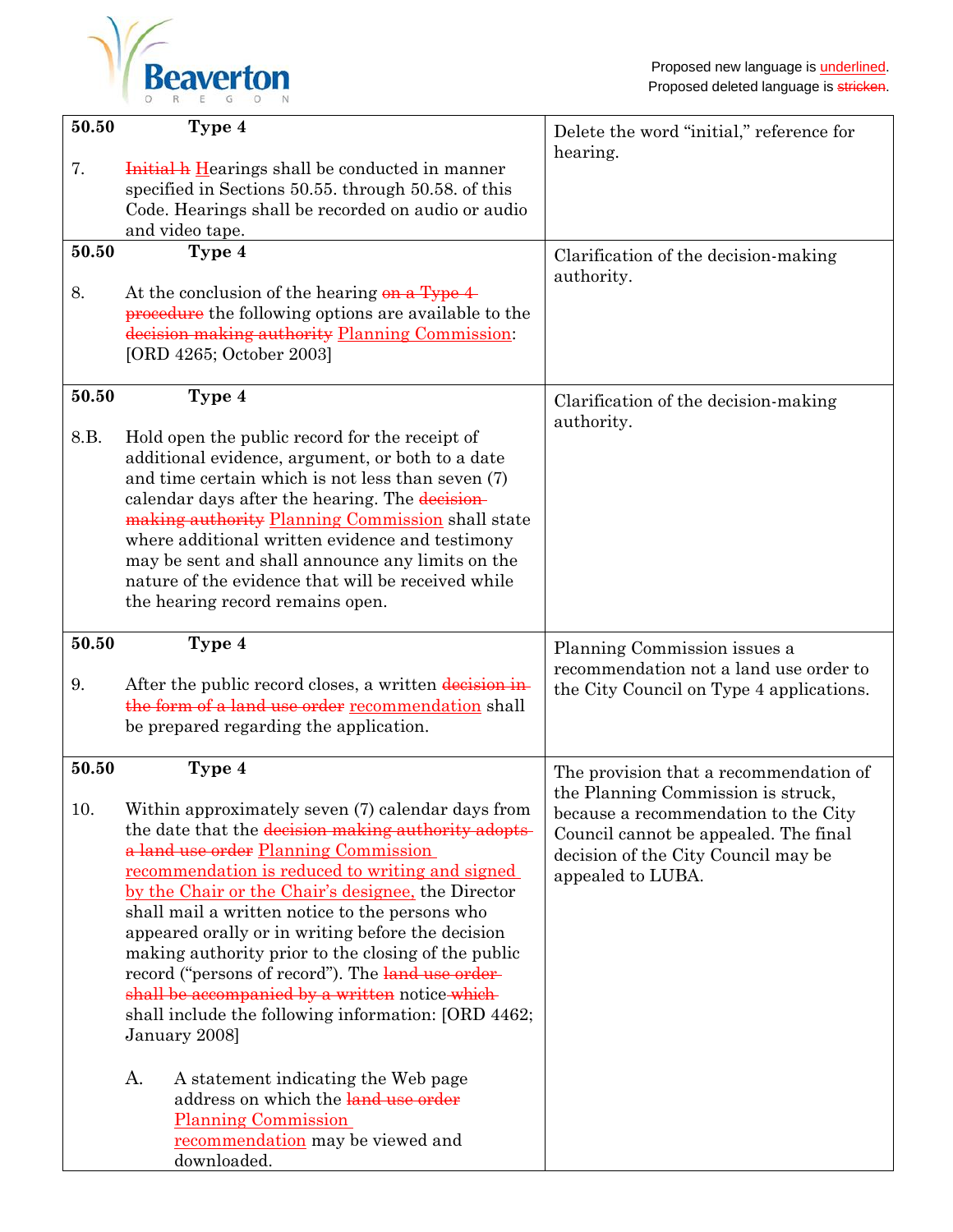٦



|       | <del>B.</del> | A statement that the recommendation may<br>be appealed as provided in Section 50.75.<br>within ten (10) calendar days after the date-<br>the signed notice is dated and mailed. The<br>appeal closing date, which is ten (10) days-<br>after the date the signed notice is dated and<br>mailed, shall be listed in boldface type. The<br>statement shall generally describe the-<br>requirements for filing an appeal.<br>$\overline{G}$ . $\underline{B}$ . A statement that the complete case<br>file is available for review. The<br>statement shall list when and where<br>the ease file is available and the<br>name and telephone number of the<br>City representative to contact for<br>information about the ease file. |                                                                                                                                                                                 |
|-------|---------------|---------------------------------------------------------------------------------------------------------------------------------------------------------------------------------------------------------------------------------------------------------------------------------------------------------------------------------------------------------------------------------------------------------------------------------------------------------------------------------------------------------------------------------------------------------------------------------------------------------------------------------------------------------------------------------------------------------------------------------|---------------------------------------------------------------------------------------------------------------------------------------------------------------------------------|
| 50.50 |               | Type 4                                                                                                                                                                                                                                                                                                                                                                                                                                                                                                                                                                                                                                                                                                                          | The provision that a recommendation of                                                                                                                                          |
| 11.   |               | Not more than thirty (30) calendar days after the<br>decision making authority Planning Commission<br>issues its land use order recommendation and not<br>less than ten (10) calendar days before the date of<br>City Council consideration of the decision making-<br>authority's recommendation if the decision making-<br>authority's land use order was not appealed-<br>recommendation, the Director shall mail notice to<br>the persons of record. The notice shall contain at<br>least the following information:                                                                                                                                                                                                        | the Planning Commission is struck,<br>because a recommendation to the City<br>Council cannot be appealed. The final<br>decision of the City Council may be<br>appealed to LUBA. |
|       | A.            | The date, time, and location of the City<br>Council meeting.                                                                                                                                                                                                                                                                                                                                                                                                                                                                                                                                                                                                                                                                    |                                                                                                                                                                                 |
|       | <b>B.</b>     | The nature and purpose of the City Council<br>meeting.                                                                                                                                                                                                                                                                                                                                                                                                                                                                                                                                                                                                                                                                          |                                                                                                                                                                                 |
|       | C.            | The case file number, title, or both<br>of the land use order to Planning<br>Commission recommendation that<br>will be considered at the City<br>Council meeting.                                                                                                                                                                                                                                                                                                                                                                                                                                                                                                                                                               |                                                                                                                                                                                 |
|       | D.            | A statement that a copy of the land-<br>use order Planning Commission<br>recommendation is available for<br>inspection at no cost at least (7) days<br>prior to Council consideration, and a                                                                                                                                                                                                                                                                                                                                                                                                                                                                                                                                    |                                                                                                                                                                                 |

Τ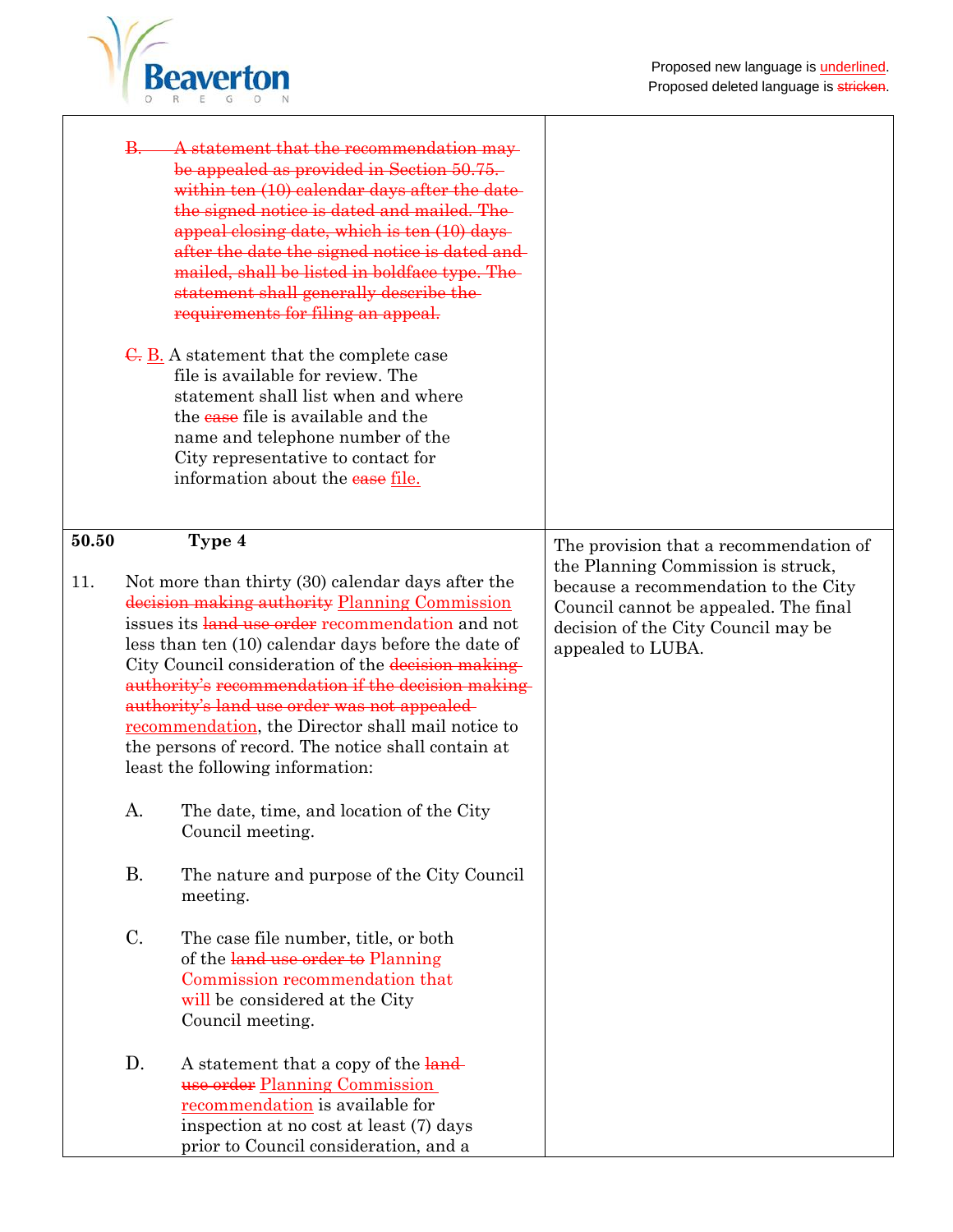

|                | copy will be provided at reasonable<br>cost, and the telephone number of a<br>City representative to contact about<br>obtaining the ordinance<br>recommendation.                                                                                                                                                                                                                                                                                             |                                                                                                                                                                                                                           |
|----------------|--------------------------------------------------------------------------------------------------------------------------------------------------------------------------------------------------------------------------------------------------------------------------------------------------------------------------------------------------------------------------------------------------------------------------------------------------------------|---------------------------------------------------------------------------------------------------------------------------------------------------------------------------------------------------------------------------|
| 50.50<br>12.   | Type 4<br>Consideration by the City Council of the Planning<br>Commission's recommendation on a land use order<br>shall be conducted in accordance with the rules of<br>procedure adopted by the Council, except as<br>otherwise required by statute. The process for-<br>filing an appeal to City Council from the decision-<br>making authority's land use order is set forth in-<br>Section 50.75. [ORD 4532; April 2010][ORD 4532;<br><b>April 2010]</b> | The provision that a recommendation of<br>the Planning Commission is struck,<br>because a recommendation to the City<br>Council cannot be appealed. The final<br>decision of the City Council may be<br>appealed to LUBA. |
| 50.50<br>13.   | Type 4<br>In the absence of an appeal from the Planning<br>Commission's recommendation, at At the<br>conclusion of the City Council consideration of the<br>decision making authority's Planning Commission's<br>land use order recommendation in a Type 4<br>procedure, the Council shall take one of the<br>following actions:                                                                                                                             | The provision that a recommendation of<br>the Planning Commission is struck,<br>because a recommendation to the City<br>Council cannot be appealed. The final<br>action of the City Council may be appealed<br>to LUBA.   |
| 50.50<br>13.E. | Type 4<br><b>The-If the City Council approves the proposal, in</b><br>its original form or as amended, it shall adopt or<br>approve written findings which that demonstrate<br>that adoption of the proposed ordinance will or will<br>not comply with applicable approval criteria.                                                                                                                                                                         | Clarification of Type 4 process.                                                                                                                                                                                          |
| 50.50<br>14.   | Type 4<br>After the adoption or rejection of an ordinance,<br>the Director shall mail or otherwise submit notice<br>to the Department of Land Conservation and<br>Development (DLCD) on DLCD forms provided for<br>such notice in conformance with ORS 197.615.<br>[ORD 4659; June 2015]                                                                                                                                                                     | Clarification of Type 4 process.                                                                                                                                                                                          |
| 50.50<br>15.   | Type 4<br>Not more than seven (7) calendar days after the<br>date of the adoption or rejection of an ordinance,<br>the Director shall mail or otherwise submit notice<br>to persons who testified orally or in writing to the                                                                                                                                                                                                                                | Clarification of Type 4 process.<br>Subsections of 50.50.15 are not proposed<br>for revision.                                                                                                                             |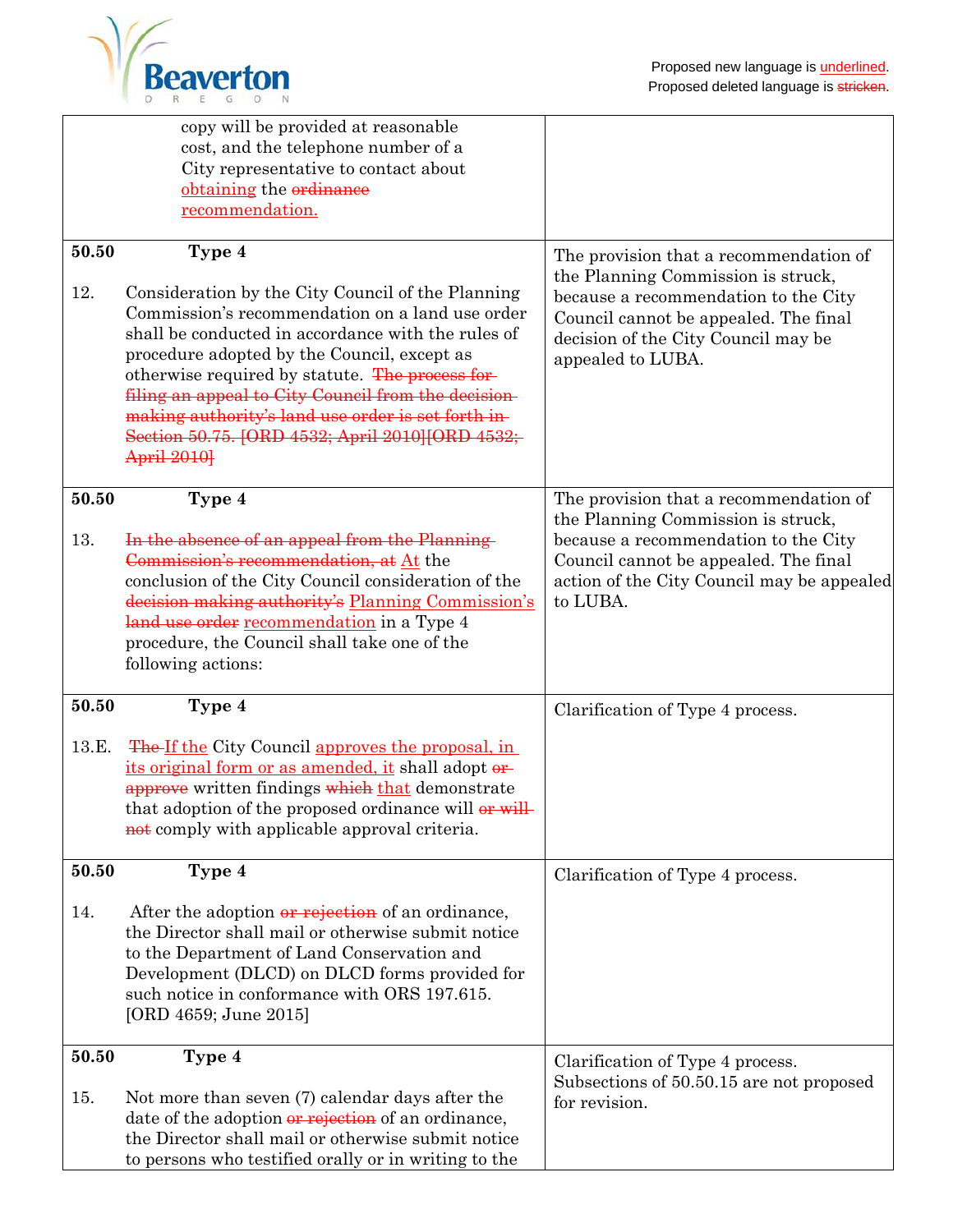

|       | Planning Commission or City Council while the<br>public record was open regarding the proposed     |                                                    |
|-------|----------------------------------------------------------------------------------------------------|----------------------------------------------------|
|       | ordinance. The notice shall include at least the<br>following information:                         |                                                    |
|       |                                                                                                    |                                                    |
| 50.55 | <b>Conduct of Planning Commission</b><br>Hearing                                                   | Clarification of the decision-making               |
|       |                                                                                                    | authority.                                         |
| 1.E.  | The decision making authority Planning                                                             |                                                    |
|       | Commission must be impartial and that members-                                                     |                                                    |
|       | of the decision making authority commissioners<br>shall not have any bias or personal or business  |                                                    |
|       | interest in the outcome of the application. Prior to                                               |                                                    |
|       | the receipt of any testimony, members of the                                                       |                                                    |
|       | decision making authority commissioners must                                                       |                                                    |
|       | announce any ex parte contacts. The decision-                                                      |                                                    |
|       | making authority Planning Commission shall                                                         |                                                    |
|       | afford parties an opportunity to challenge any                                                     |                                                    |
|       | member commissioner thereof based on bias,                                                         |                                                    |
| 50.55 | conflicts of interest, or ex parte contacts.<br><b>Conduct of Planning Commission</b>              |                                                    |
|       | Hearing                                                                                            | Clarification of the decision-making               |
|       |                                                                                                    | authority.                                         |
| 1.F.  | States that if any member of the decision making-                                                  |                                                    |
|       | authority commissioner has visited the site, they                                                  |                                                    |
|       | should describe generally what was observed.                                                       |                                                    |
| 50.55 | <b>Conduct of Planning Commission</b>                                                              | Clarification of the decision-making               |
|       | Hearing                                                                                            | authority.                                         |
| 4.    | After the applicant's testimony, the Chair shall call                                              |                                                    |
|       | for other evidence or testimony in the following                                                   |                                                    |
|       | sequence unless the decision making authority                                                      |                                                    |
|       | <b>Planning Commission</b> consents to amend the                                                   |                                                    |
| 50.57 | sequence of testimony:<br><b>Time Limits on Planning Commission</b>                                |                                                    |
|       | <b>Hearing Testimony</b>                                                                           | Clarification of the decision-making<br>authority. |
|       |                                                                                                    |                                                    |
| 1.    |                                                                                                    |                                                    |
|       | The purpose of time limits on testimony is to                                                      |                                                    |
|       | provide all interested persons with an adequate                                                    |                                                    |
|       | opportunity to present and respond to testimony                                                    |                                                    |
|       | while at the same time ensuring that hearings                                                      |                                                    |
|       | conducted by the Planning Commission are                                                           |                                                    |
|       | conducted in an efficient and expeditious manner.                                                  |                                                    |
|       | Time limits on testimony shall not be placed on                                                    |                                                    |
|       | staff presentations. The following time limits on<br>testimony shall be observed during a Planning |                                                    |
|       | Commission hearing conducted by the decision                                                       |                                                    |
|       | making authority unless the decision making-                                                       |                                                    |
|       | authority commissioners consents to adjust the                                                     |                                                    |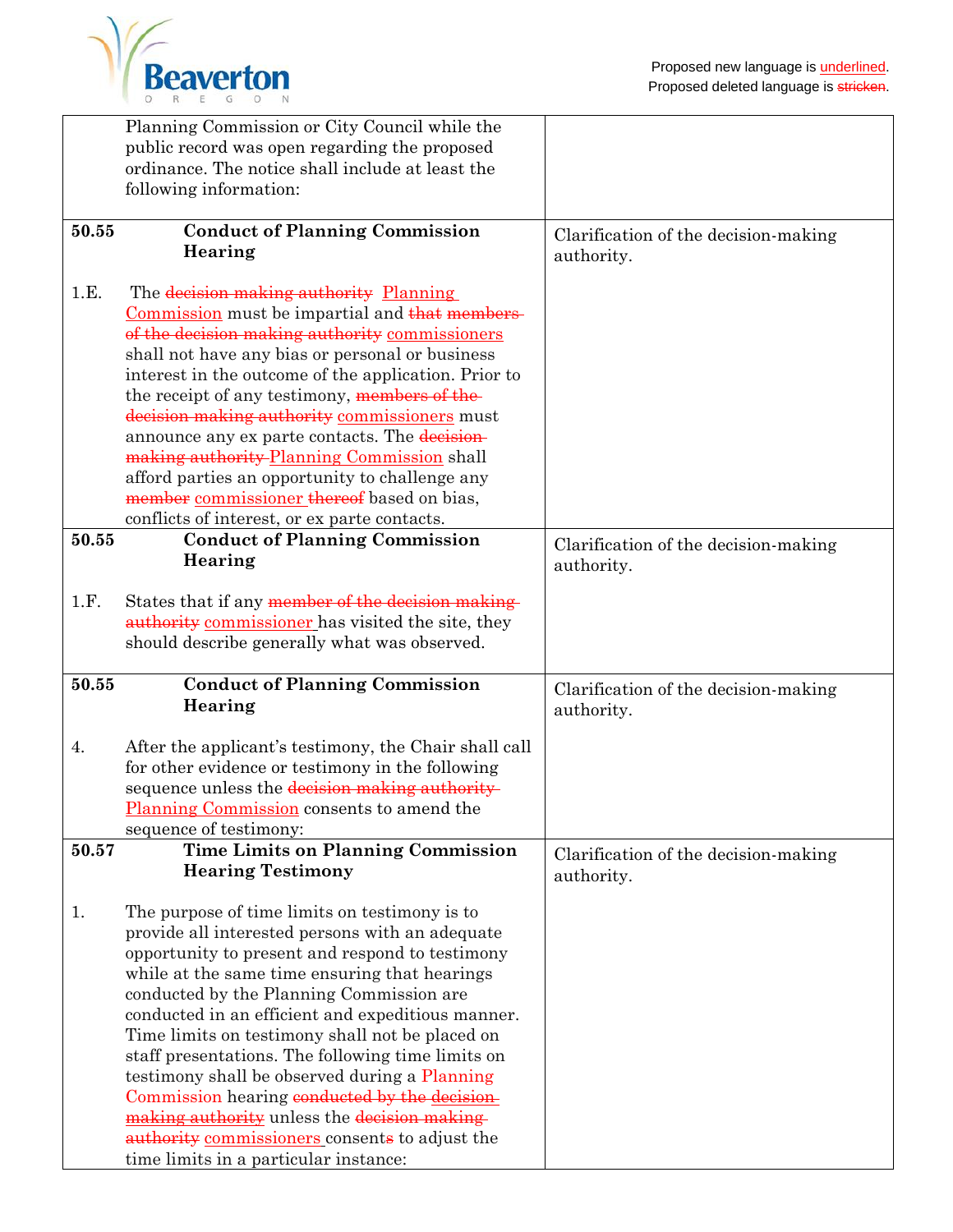

| 50.57 | <b>Time Limits on Planning Commission</b><br><b>Hearing Testimony</b>                                                                                                                                                                                                                                                                                                                 | Clarification of the decision-making<br>authority. |
|-------|---------------------------------------------------------------------------------------------------------------------------------------------------------------------------------------------------------------------------------------------------------------------------------------------------------------------------------------------------------------------------------------|----------------------------------------------------|
| 2.    | The time limits set forth in Section 50.57.1, shall<br>not include time taken by questions from or<br>response to questions of the decision making-<br>authority-Planning Commission.                                                                                                                                                                                                 |                                                    |
| 50.58 | <b>Testimony, Exhibits, and Other</b><br><b>Evidence before the Planning</b><br>Commission                                                                                                                                                                                                                                                                                            | Clarification of the decision-making<br>authority. |
| 1.    | Any person may present evidence at $\alpha$ hearing<br>before the <b>Planning Commission decision making</b><br>authority on a Type 3 or Type 4 proposal.                                                                                                                                                                                                                             |                                                    |
| 50.58 | <b>Testimony, Exhibits, and Other</b><br><b>Evidence before the Planning</b><br>Commission                                                                                                                                                                                                                                                                                            | Clarification of the decision-making<br>authority. |
| 3.    | In order to be made part of the record, written<br>comments or exhibits submitted at the hearing<br>must be filed with the recording secretary and<br>offered to the decision making authority Planning<br>Commission as part of the record. No fewer than<br>ten (10) copies of written comments or exhibits<br>must be provided if those materials are submitted<br>at the hearing. |                                                    |
| 50.58 | <b>Testimony, Exhibits, and Other</b><br><b>Evidence before the Planning</b><br>Commission                                                                                                                                                                                                                                                                                            | Clarification of the decision-making<br>authority. |
| 4     | Exhibits or written comments that are merely<br>referred to in testimony but which are not offered to<br>the decision making authority Planning<br>Commission as part of the record in accordance<br>with this Section shall not become part of the<br>record of the proceedings.                                                                                                     |                                                    |
| 50.60 | Appeal of a Type 1 Decision                                                                                                                                                                                                                                                                                                                                                           | Clarification of the decision-making<br>authority. |
| 1.    | The decision making authority's Director's decision<br>on a Type 1 application may be appealed only by<br>the applicant.                                                                                                                                                                                                                                                              |                                                    |
| 50.60 | Appeal of a Type 1 Decision                                                                                                                                                                                                                                                                                                                                                           | Clarification of the decision-making<br>authority. |
| 3.    | The appellate decision making authority on appeal<br>of Type 1 decisions shall be the Planning<br>Commission. Failure to comply with the<br>requirements of Sections 50.60.1 and 50.60.2 is                                                                                                                                                                                           |                                                    |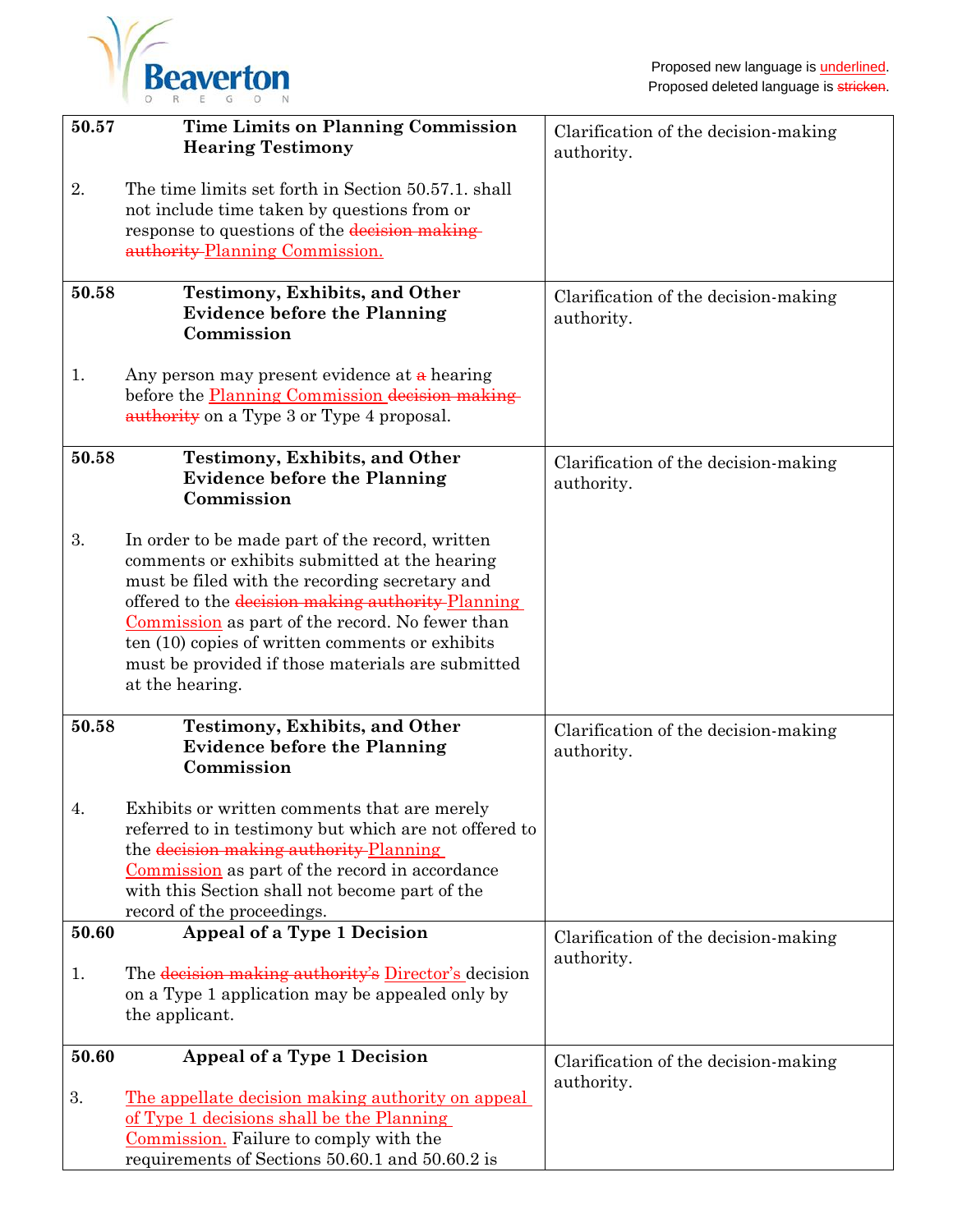

|       | jurisdictional and deprives the appellant of an                                                  |                                      |
|-------|--------------------------------------------------------------------------------------------------|--------------------------------------|
|       | opportunity for the appellate decision making                                                    |                                      |
|       | authority Planning Commission to hear an appeal.                                                 |                                      |
| 50.60 | Appeal of a Type 1 Decision                                                                      | Clarification of the decision-making |
|       |                                                                                                  | authority.                           |
| 4.    | The appellate decision making authority on appeal-                                               |                                      |
|       | of Type 1 decisions shall be the Planning                                                        |                                      |
|       | Commission. The appeal hearing shall be de novo,                                                 |                                      |
|       | which means new evidence and argument can be                                                     |                                      |
|       | introduced in writing, orally, or both. The hearing                                              |                                      |
|       | of the appeal shall be conducted in the manner                                                   |                                      |
|       | specified in Sections 50.80. through 50.83. The                                                  |                                      |
|       | decision of the Planning Commission appellate<br>decision making authority for appeals of Type 1 |                                      |
|       | decisions shall be the final decision and shall not be                                           |                                      |
|       | subject to further appeals ed to the City Council.                                               |                                      |
|       | [ORD 4532; April 2010]                                                                           |                                      |
|       |                                                                                                  |                                      |
| 50.60 | Appeal of a Type 1 Decision                                                                      | Clarification of the decision-making |
|       |                                                                                                  | authority.                           |
| 6.    | Not less than seven (7) calendar days before the                                                 |                                      |
|       | date of the appeal hearing, the Director shall                                                   |                                      |
|       | prepare and make available to the public, for                                                    |                                      |
|       | review and inspection, a copy of the staff report                                                |                                      |
|       | regarding the appeal and shall provide a copy of the                                             |                                      |
|       | staff report and recommendation to the appellate-                                                |                                      |
|       | decision making authority Planning Commission                                                    |                                      |
|       | and to the appellant. The Director shall provide a                                               |                                      |
|       | copy of the staff report to the public at reasonable                                             |                                      |
|       | cost upon request.                                                                               |                                      |
| 50.60 |                                                                                                  |                                      |
|       | Appeal of a Type 1 Decision                                                                      | Clarification of the decision-making |
| 8.    | At the conclusion of the hearing on the appeal, the                                              | authority.                           |
|       | appellate decision making authority Planning                                                     |                                      |
|       | Commission shall take one of the following actions:                                              |                                      |
|       |                                                                                                  |                                      |
| 50.60 | Appeal of a Type 1 Decision                                                                      | Clarification of the decision-making |
|       |                                                                                                  | authority.                           |
| 8.B.1 | If the decision making authority Planning                                                        |                                      |
|       | Commission takes action pursuant to Section                                                      |                                      |
|       | 50.60.8.B., the decision making authority Planning                                               |                                      |
|       | Commission shall announce a brief summary of the                                                 |                                      |
|       | basis for the decision, and that a land use order will                                           |                                      |
|       | be issued as provided in Section 50.60.9.; provided,                                             |                                      |
|       | the proceedings may be continued for the purpose                                                 |                                      |
|       | of considering such land use order without taking                                                |                                      |
|       | new testimony or evidence.                                                                       |                                      |
|       |                                                                                                  |                                      |
|       |                                                                                                  |                                      |
|       |                                                                                                  |                                      |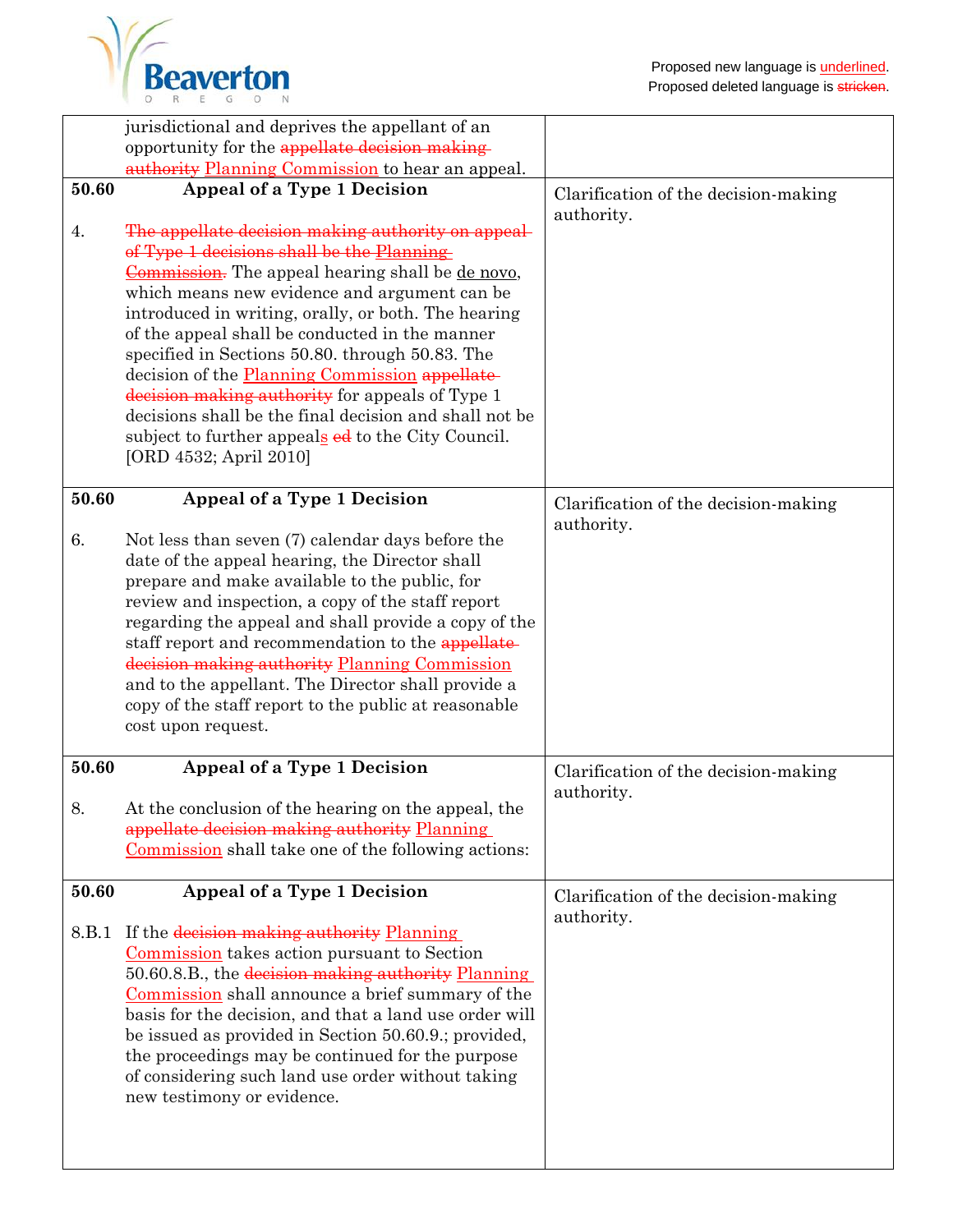

| Clarification of the decision-making |
|--------------------------------------|
| Clarification of the decision-making |
| Clarification of the decision-making |
|                                      |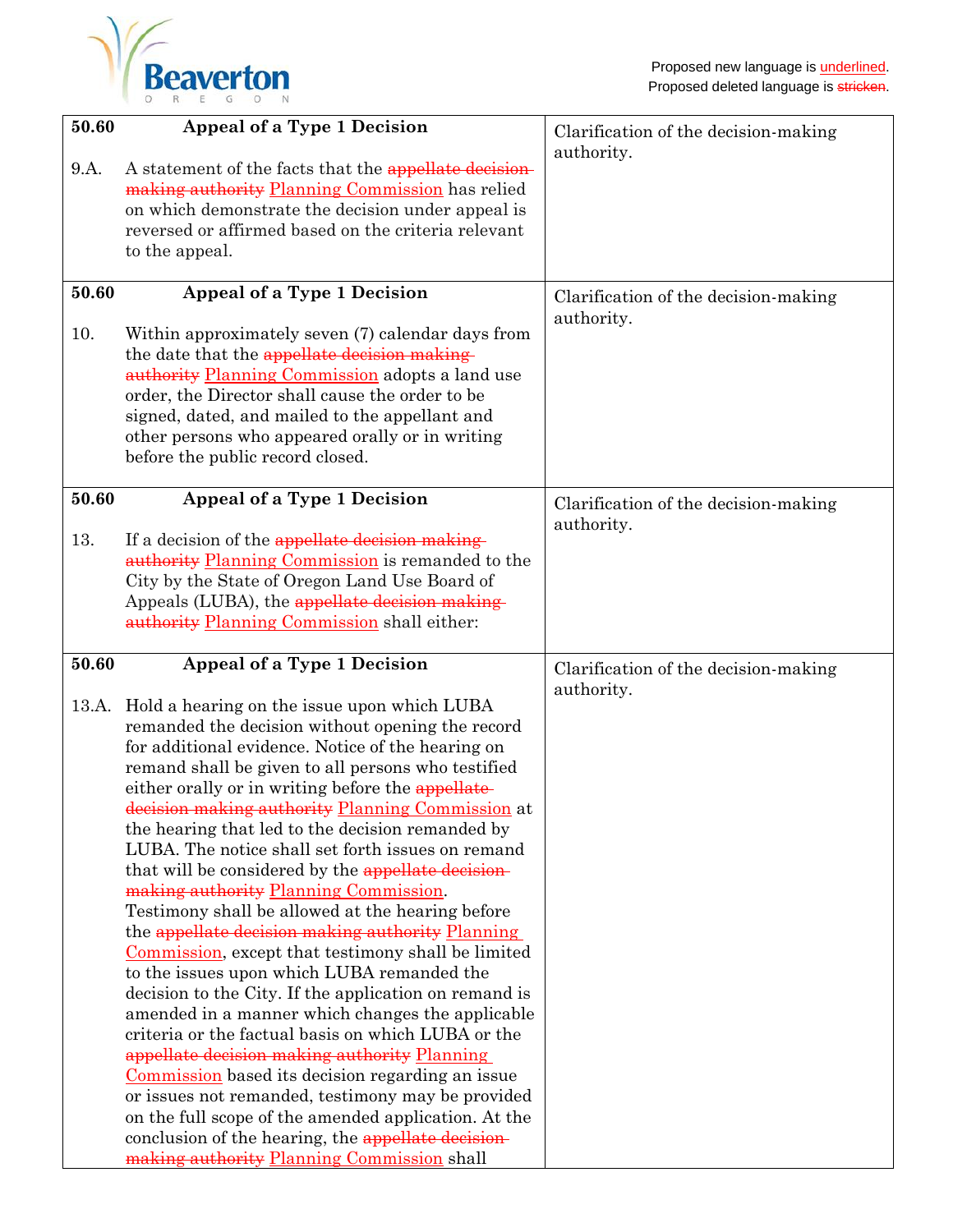

|             | render a written decision; or                                                                                                                                                                                                                                                                                                                                                                                                                                                                                                                                                                                                                                                                                                                                                                                                                                                                                                                                                                                                                                                                                                                                                |                                                    |
|-------------|------------------------------------------------------------------------------------------------------------------------------------------------------------------------------------------------------------------------------------------------------------------------------------------------------------------------------------------------------------------------------------------------------------------------------------------------------------------------------------------------------------------------------------------------------------------------------------------------------------------------------------------------------------------------------------------------------------------------------------------------------------------------------------------------------------------------------------------------------------------------------------------------------------------------------------------------------------------------------------------------------------------------------------------------------------------------------------------------------------------------------------------------------------------------------|----------------------------------------------------|
|             |                                                                                                                                                                                                                                                                                                                                                                                                                                                                                                                                                                                                                                                                                                                                                                                                                                                                                                                                                                                                                                                                                                                                                                              |                                                    |
| 50.60       | Appeal of a Type 1 Decision<br>13.B. Hold a hearing on the issue upon which LUBA<br>remanded the decision and open the record for<br>additional evidence. Notice of the hearing on<br>remand shall be given in the same manner in which<br>the original hearing notice was provided. The notice<br>shall list the applicable approval criteria and state<br>that testimony will be limited to the criteria or the<br>issues upon which LUBA remanded the decision to<br>the City. If the application on remand is amended<br>in a manner which changes the applicable criteria<br>or the factual basis on which LUBA or the appellate<br>decision making authority Planning Commission<br>based its decision regarding an issue or issues not<br>remanded, the notice shall list the applicable<br>approval criteria and state that testimony may be<br>provided on the full scope of the amended<br>application. At the conclusion of the hearing, the<br>appellate decision making authority Planning<br>Commission shall render a written decision. A<br>decision of the appellate decision making authority<br>Planning Commission on remand may be appealed<br>to LUBA. | Clarification of the decision-making<br>authority. |
| 50.65<br>1. | Appeal of a Type 2 Decision<br>The decision making authority's Director's decision<br>on a Type 2 application may be appealed only by<br>the applicant or by any other person who submitted<br>written evidence prior to the decision of<br>the Director. The appeal must be on an Appeal<br>Form provide by the Director and must be received<br>within twelve (12) calendar days after written<br>notice of the decision was dated and mailed. [ORD<br>4312; July 2004]                                                                                                                                                                                                                                                                                                                                                                                                                                                                                                                                                                                                                                                                                                    | Clarification of the decision-making<br>authority. |
| 50.65       | Appeal of a Type 2 Decision                                                                                                                                                                                                                                                                                                                                                                                                                                                                                                                                                                                                                                                                                                                                                                                                                                                                                                                                                                                                                                                                                                                                                  | Clarification of the decision-making               |
| 5.          | Except for the appeals of Director's Interpretation<br>(Section 40.25.), the appellate decision making<br>authority on appeal of Type 2 decisions shall be<br>the Planning Commission. The appeal hearing for<br>Type 2 decisions shall be de novo, which means new<br>evidence and argument can be introduced in<br>writing, orally, or both. The hearing of the appeal<br>shall be conducted in the manner specified in<br>Sections 50.80. through 50.83. The decision of the<br>appellate decision making authority Planning                                                                                                                                                                                                                                                                                                                                                                                                                                                                                                                                                                                                                                              | authority.                                         |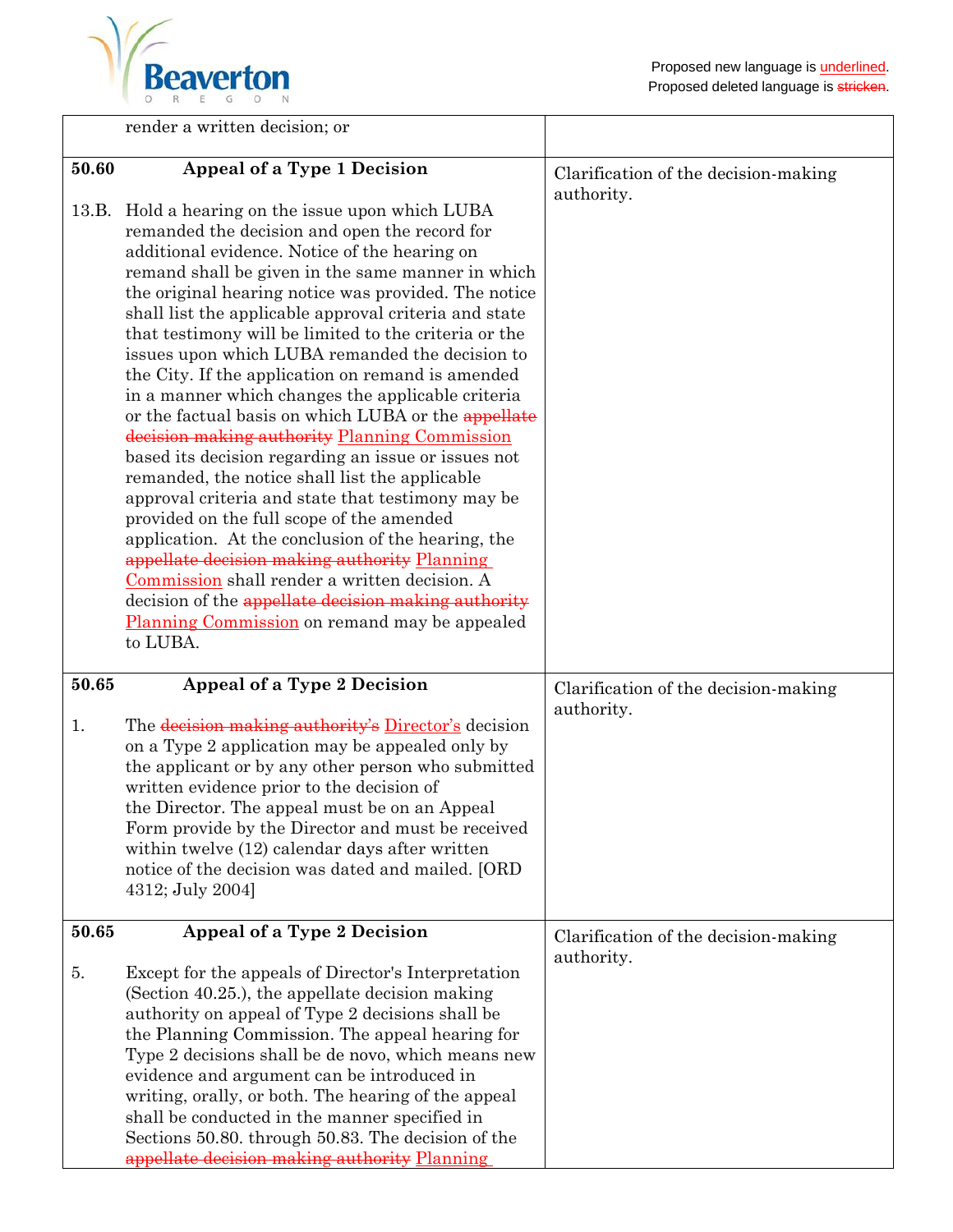

|               | Commission for appeals of Type 2 decisions shall be<br>the final decision and shall not be subject to further<br>appeal to the City Council. [ORD 4532; April 2010]                                                                                                                                                                                                                                                                                                                                                                                                                                  |                                                    |
|---------------|------------------------------------------------------------------------------------------------------------------------------------------------------------------------------------------------------------------------------------------------------------------------------------------------------------------------------------------------------------------------------------------------------------------------------------------------------------------------------------------------------------------------------------------------------------------------------------------------------|----------------------------------------------------|
|               |                                                                                                                                                                                                                                                                                                                                                                                                                                                                                                                                                                                                      |                                                    |
| 50.70         | Appeal of a Type 3 Decision                                                                                                                                                                                                                                                                                                                                                                                                                                                                                                                                                                          | Clarification of the decision-making               |
| 1.            | The decision making authority Planning<br>Commission's decision on a Type 3 application may<br>be appealed only by the applicant or any<br>other person who participated by providing either<br>oral or written evidence on the record leading to the<br>decision by the decision making authority Planning<br>Commission. The appeal must be on an Appeal<br>Form provided by the Director and must be<br>received within ten (10) calendar days after the<br>signed written land use order of the decision-<br>making authority Planning Commission was dated<br>and mailed. [ORD 4312; July 2004] | authority.                                         |
| 50.70<br>3.C. | Appeal of a Type 3 Decision<br>Reference to the oral or written evidence provided<br>to the decision making authority Planning<br>Commission by the appellant that is contrary to the<br>decision.                                                                                                                                                                                                                                                                                                                                                                                                   | Clarification of the decision-making<br>authority. |
|               |                                                                                                                                                                                                                                                                                                                                                                                                                                                                                                                                                                                                      |                                                    |
|               |                                                                                                                                                                                                                                                                                                                                                                                                                                                                                                                                                                                                      |                                                    |
| 50.70<br>3.D. | Appeal of a Type 3 Decision<br>If multiple people sign and file a single appeal, the<br>appeal shall include verifiable evidence that each<br>appellant provided written testimony to the<br>decision making authority Planning Commission<br>and that the decision being appealed was contrary<br>to such testimony. The appeal shall designate one<br>person as the contact representative for all pre-<br>appeal hearing contact with the City. All contact<br>with the City regarding the appeal, including<br>notice, shall be through this contact representative.                             | Clarification of the decision-making<br>authority. |
| 50.70         | Appeal of a Type 3 Decision                                                                                                                                                                                                                                                                                                                                                                                                                                                                                                                                                                          | Clarification of the decision-making<br>authority. |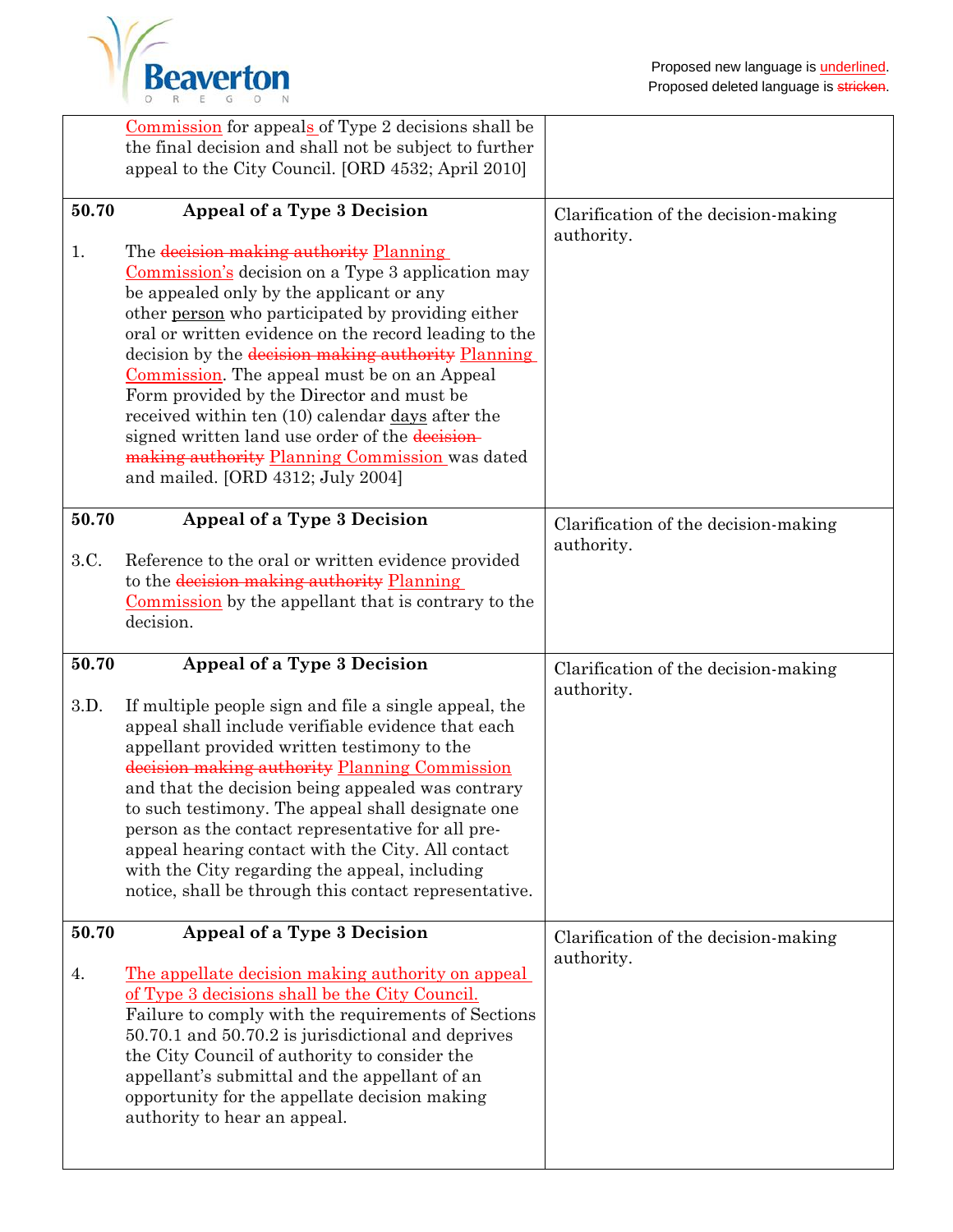

| 50.70 |                                                                                                                                                                                                                                         | Appeal of a Type 3 Decision                                                                                                                                                                                                                                                                                                                                                                                                                                                                                                                                                                                                                                                                                           | Clarification of the decision-making |
|-------|-----------------------------------------------------------------------------------------------------------------------------------------------------------------------------------------------------------------------------------------|-----------------------------------------------------------------------------------------------------------------------------------------------------------------------------------------------------------------------------------------------------------------------------------------------------------------------------------------------------------------------------------------------------------------------------------------------------------------------------------------------------------------------------------------------------------------------------------------------------------------------------------------------------------------------------------------------------------------------|--------------------------------------|
| 5.    | The appellate decision making authority on appeal-<br>of Type 3 decisions shall be the City Council. The<br>appeal hearing shall be de novo, which means new<br>evidence and argument can be introduced in<br>writing, orally, or both. |                                                                                                                                                                                                                                                                                                                                                                                                                                                                                                                                                                                                                                                                                                                       | authority.                           |
| 50.70 |                                                                                                                                                                                                                                         | Appeal of a Type 3 Decision                                                                                                                                                                                                                                                                                                                                                                                                                                                                                                                                                                                                                                                                                           | Clarification of the decision-making |
| 6.    |                                                                                                                                                                                                                                         | The record shall consist of the following:                                                                                                                                                                                                                                                                                                                                                                                                                                                                                                                                                                                                                                                                            | authority.                           |
|       | A.                                                                                                                                                                                                                                      | All staff reports and memoranda prepared<br>regarding the proposal that were presented<br>to the decision making authority Planning<br>Commission.                                                                                                                                                                                                                                                                                                                                                                                                                                                                                                                                                                    |                                      |
|       | <b>B.</b>                                                                                                                                                                                                                               | All written testimony and all exhibits,<br>maps, documents or other written<br>materials presented to and not rejected by<br>the decision making authority Planning<br>Commission during the proceedings on the<br>proposal.                                                                                                                                                                                                                                                                                                                                                                                                                                                                                          |                                      |
|       | C.                                                                                                                                                                                                                                      | The land use order of the decision making<br>authority Planning Commission.                                                                                                                                                                                                                                                                                                                                                                                                                                                                                                                                                                                                                                           |                                      |
|       | D.                                                                                                                                                                                                                                      | The minutes of the decision making<br>authority Planning Commission<br>proceedings regarding the proposal.                                                                                                                                                                                                                                                                                                                                                                                                                                                                                                                                                                                                            |                                      |
|       | Ε.                                                                                                                                                                                                                                      | The appellant may request, and the City<br>Council may allow, the appeal hearing be<br>conducted on the record established at the<br>decision making authority Planning<br>Commission public hearing. If such a<br>request is made and granted, a transcript of<br>the decision making authority Planning<br>Commission proceedings is required. The<br>appellant shall remit a fee to cover the cost<br>of the transcript of the decision making-<br>authority Planning Commission<br>proceedings within five days after the<br>Planning Director estimates the cost of the<br>transcript. Within ten days of notice of<br>completion of the transcript, the appellant<br>shall remit the balance due on the cost of |                                      |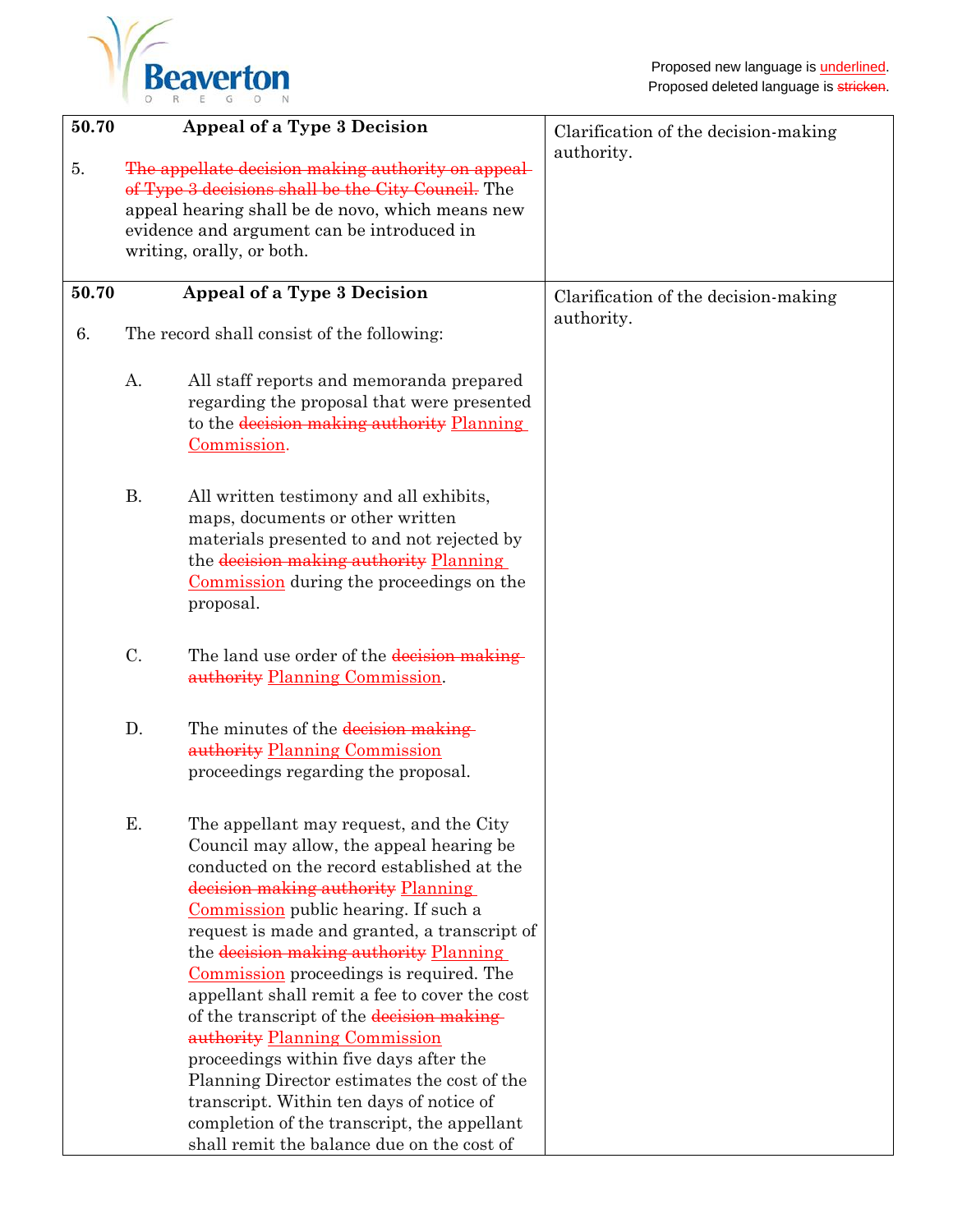|                      | the transcript. In the event that the City<br>Council denies the request for an on the<br>record appeal hearing, and holds a de novo<br>hearing, the transcript fee may be<br>refunded. If the transcription estimate<br>exceeds the transcription cost, the balance<br>shall be refunded to the appellant.                                                                                                                                                                                                                                                                                                      |                                                                                            |
|----------------------|------------------------------------------------------------------------------------------------------------------------------------------------------------------------------------------------------------------------------------------------------------------------------------------------------------------------------------------------------------------------------------------------------------------------------------------------------------------------------------------------------------------------------------------------------------------------------------------------------------------|--------------------------------------------------------------------------------------------|
| 50.70<br>9.<br>50.70 | Appeal of a Type 3 Decision<br>Not less than seven (7) calendar days before the<br>date of the appeal hearing, the Director shall<br>prepare and make available to the public, for<br>review and inspection, a copy of the staff report and<br>shall provide a copy of the staff report to the<br>appellate decision making authority City Council<br>and to the appellant. The Director shall provide a<br>copy of the staff report to members of the public at<br>reasonable cost upon request.<br>Appeal of a Type 3 Decision                                                                                 | Clarification of the decision-making<br>authority.<br>Clarification of the decision-making |
| 10.                  | At the conclusion of the hearing on the appeal, the<br>appellate decision making authority City Council<br>shall take one of the following actions:<br>A.<br>Continue the hearing to a date, time, and<br>location certain, which shall be announced<br>by the Chair. Notice of the date, time, and<br>location certain of the continued hearing is<br>not required to be mailed, published, or<br>posted, unless the hearing is continued<br>without announcing a date, time, and<br>location certain, in which case notice of the<br>continued hearing shall be given as though<br>it was the initial hearing. | authority.                                                                                 |
|                      | <b>B.</b><br>Reverse or affirm the decision under appeal,<br>with or without conditions or changes.<br>If the decision making authority City<br>1.<br>Council takes action pursuant to<br>Section 50.70.9.B., the decision-<br>making authority City Council shall<br>announce a brief summary of the<br>basis for the decision, and that a land<br>use order will be issued as provided<br>in Section 50.70.10.; provided, the<br>proceedings may be continued for the<br>purpose of considering such land use<br>order without taking new testimony                                                            |                                                                                            |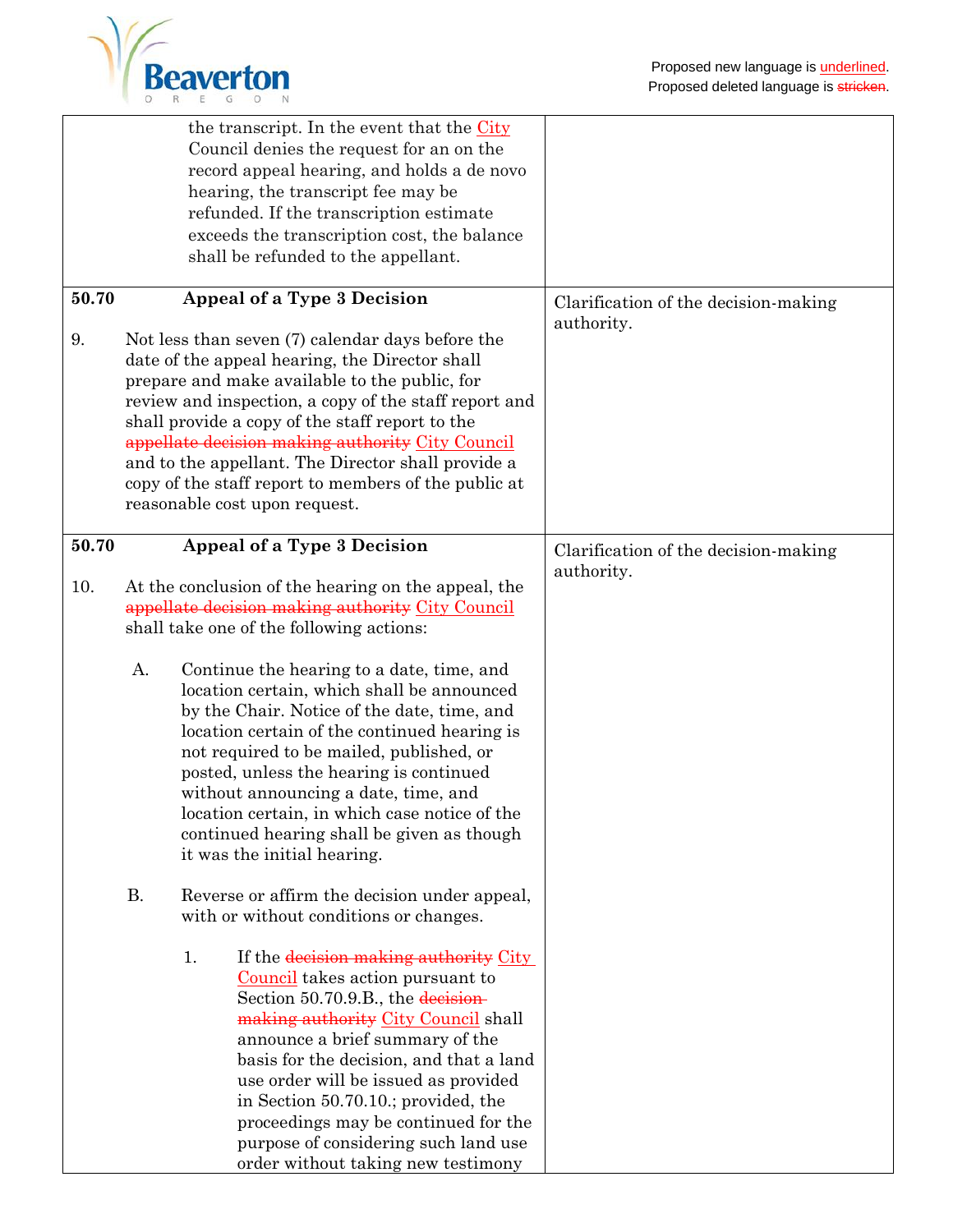

|              |                        | or evidence.                                                                                                                                                                                                                                                                                                                                                                                                                                                                                                                                                                      |                                                    |
|--------------|------------------------|-----------------------------------------------------------------------------------------------------------------------------------------------------------------------------------------------------------------------------------------------------------------------------------------------------------------------------------------------------------------------------------------------------------------------------------------------------------------------------------------------------------------------------------------------------------------------------------|----------------------------------------------------|
|              | 2.                     | Provisions for holding a record open<br>or continuing a hearing set forth in<br>ORS 197.763 (6) shall apply under<br>this Ordinance in a manner<br>consistent with state law.                                                                                                                                                                                                                                                                                                                                                                                                     |                                                    |
|              | C.                     | Remand the decision to the decision making-<br>authority Planning Commission for further<br>proceedings consistent with the decision on<br>appeal provided that the appellate decision-<br>making authority City Council first<br>determines whether the remand would<br>conflict with the City's obligation under ORS<br>227.178 to issue a timely final decision. If<br>the decision is to remand, the purpose of the<br>remand, including any specific procedures or<br>subjects to be addressed shall be directed to<br>the decision making authority Planning<br>Commission. |                                                    |
| 50.70<br>11. |                        | Appeal of a Type 3 Decision<br>After the public record on the appeal closes, a<br>written decision in the form of a land use order                                                                                                                                                                                                                                                                                                                                                                                                                                                | Clarification of the decision-making<br>authority. |
|              | contain the following: | regarding the application shall be prepared and                                                                                                                                                                                                                                                                                                                                                                                                                                                                                                                                   |                                                    |
|              | A.                     | A statement of the facts that the appellate-<br>decision making authority City Council finds<br>that show the decision under appeal is<br>reversed or affirmed based on the criteria<br>relevant to the appeal.                                                                                                                                                                                                                                                                                                                                                                   |                                                    |
|              | <b>B.</b>              | A statement of conclusions based on the<br>findings.                                                                                                                                                                                                                                                                                                                                                                                                                                                                                                                              |                                                    |
|              | $C$ .                  | If the appellate decision making authority<br>City Council changes conditions of approval,<br>changes denial to approval, changes denial<br>to approval subject to conditions, or changes<br>approval to denial, the order shall include<br>findings explaining the basis for such<br>change and condition.                                                                                                                                                                                                                                                                       |                                                    |
| 50.70        |                        | Appeal of a Type 3 Decision                                                                                                                                                                                                                                                                                                                                                                                                                                                                                                                                                       | Clarification of the decision-making<br>authority. |
| 12.          |                        | Within approximately ten (10) calendar days from<br>the date that the appellate decision making-                                                                                                                                                                                                                                                                                                                                                                                                                                                                                  |                                                    |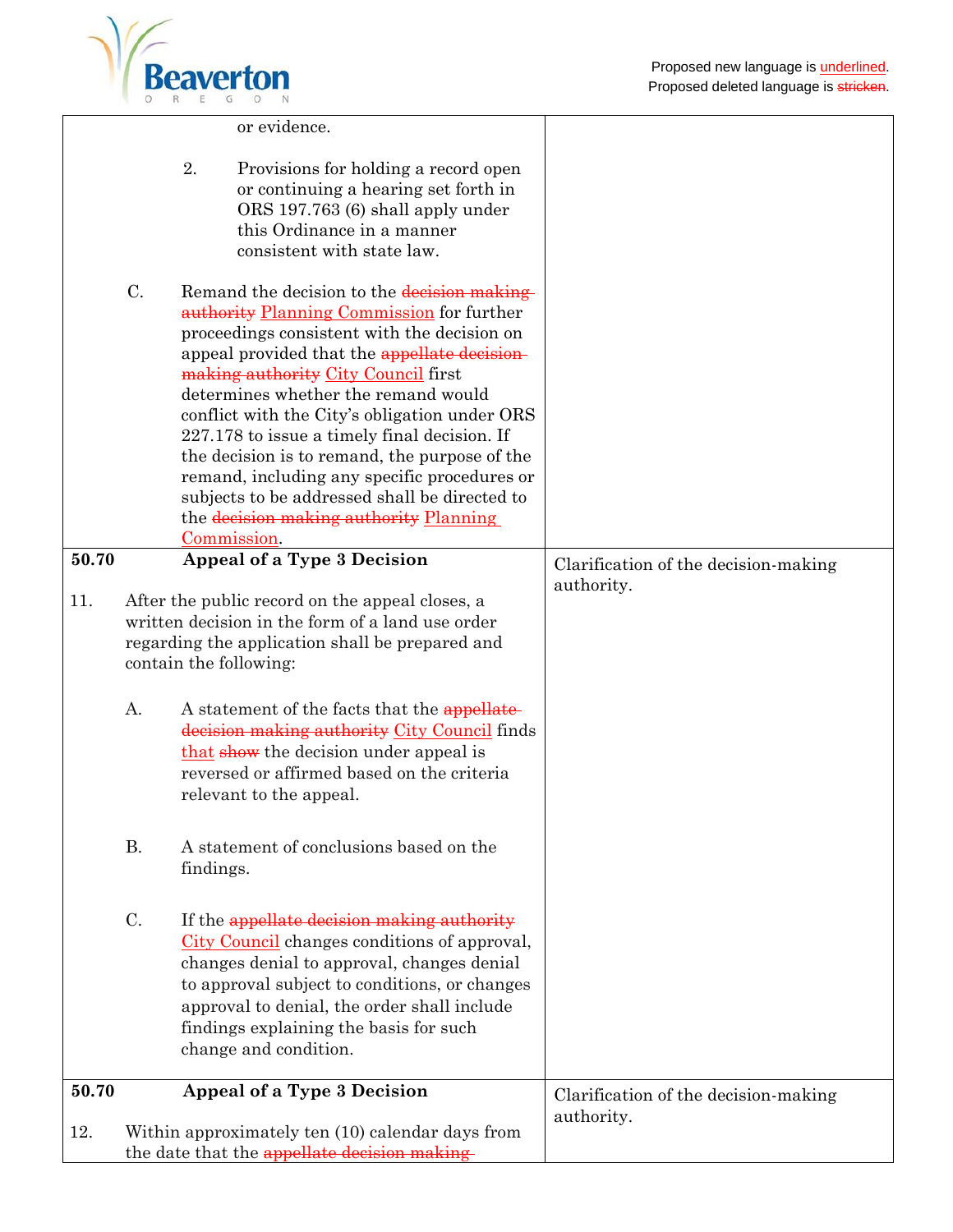

|       | <b>authority</b> City Council votes on the motion<br>regarding the appeal, the Director shall cause a<br>land use order to be signed, dated, and mailed to<br>the appellant and other persons who appeared<br>orally or in writing before the Planning<br>Commission, City Council, or all while the public<br>record on the appeal was open. [ORD 4312; July<br>2004] [ORD 4532; April 2010]                                                                                                                                                                                                                                                                                                                                                                                                                                                                                                                                                                                                                                                                                                                                                                                                                      |                                                                                                                                                 |
|-------|--------------------------------------------------------------------------------------------------------------------------------------------------------------------------------------------------------------------------------------------------------------------------------------------------------------------------------------------------------------------------------------------------------------------------------------------------------------------------------------------------------------------------------------------------------------------------------------------------------------------------------------------------------------------------------------------------------------------------------------------------------------------------------------------------------------------------------------------------------------------------------------------------------------------------------------------------------------------------------------------------------------------------------------------------------------------------------------------------------------------------------------------------------------------------------------------------------------------|-------------------------------------------------------------------------------------------------------------------------------------------------|
| 50.70 | Appeal of a Type 3 Decision                                                                                                                                                                                                                                                                                                                                                                                                                                                                                                                                                                                                                                                                                                                                                                                                                                                                                                                                                                                                                                                                                                                                                                                        | Clarification of the decision-making<br>authority.                                                                                              |
| 15.B. | Remand the application, ordinance, or both to the<br>decision making authority Planning Commission if<br>the issue upon which LUBA remanded the decision<br>requires reopening the record for additional<br>evidence. Notice of the hearing on remand shall be<br>given in the same manner in which the initial<br>public hearing notice was provided. The notice shall<br>list the applicable approval criteria and state that<br>testimony will be limited to the criteria or the<br>issues upon which LUBA remanded the decision to<br>the City. If the application on remand is amended<br>in a manner which changes the applicable criteria<br>or the factual basis on which LUBA or the City<br>Council based its decision regarding an issue or<br>issues not remanded, the notice shall list the<br>applicable approval criteria and state that<br>testimony may be provided on the full scope of the<br>amended application. At the conclusion of the<br>hearing, the decision making authority Planning<br>Commission shall render a written decision. A<br>decision of the decision making authority Planning<br>Commission on remand may be appealed to the<br>City Council pursuant to Section 50.70. |                                                                                                                                                 |
| 50.75 | City Council Consideration of a<br>Proposal for a Type 4 Decision.                                                                                                                                                                                                                                                                                                                                                                                                                                                                                                                                                                                                                                                                                                                                                                                                                                                                                                                                                                                                                                                                                                                                                 | For ease of review Section 50.75 has been<br>edited in its entirety. The revised and<br>struck language is located after the<br>edited version. |
| 1.    | At least ten (10) days before the City Council<br>considers the Planning Commission's<br>recommendation on a Type 4 proposal, the<br>Director shall publish in a newspaper of general<br>circulation in the City of Beaverton a summary of<br>the hearing notice, including the date, time, and<br>location of the hearing and the number and nature<br>of the ordinance to be considered.                                                                                                                                                                                                                                                                                                                                                                                                                                                                                                                                                                                                                                                                                                                                                                                                                         |                                                                                                                                                 |
| 2.    | At the conclusion of the City Council's<br>consideration of the Type 4 proposal and the close<br>of the public record, the Council shall take one of                                                                                                                                                                                                                                                                                                                                                                                                                                                                                                                                                                                                                                                                                                                                                                                                                                                                                                                                                                                                                                                               |                                                                                                                                                 |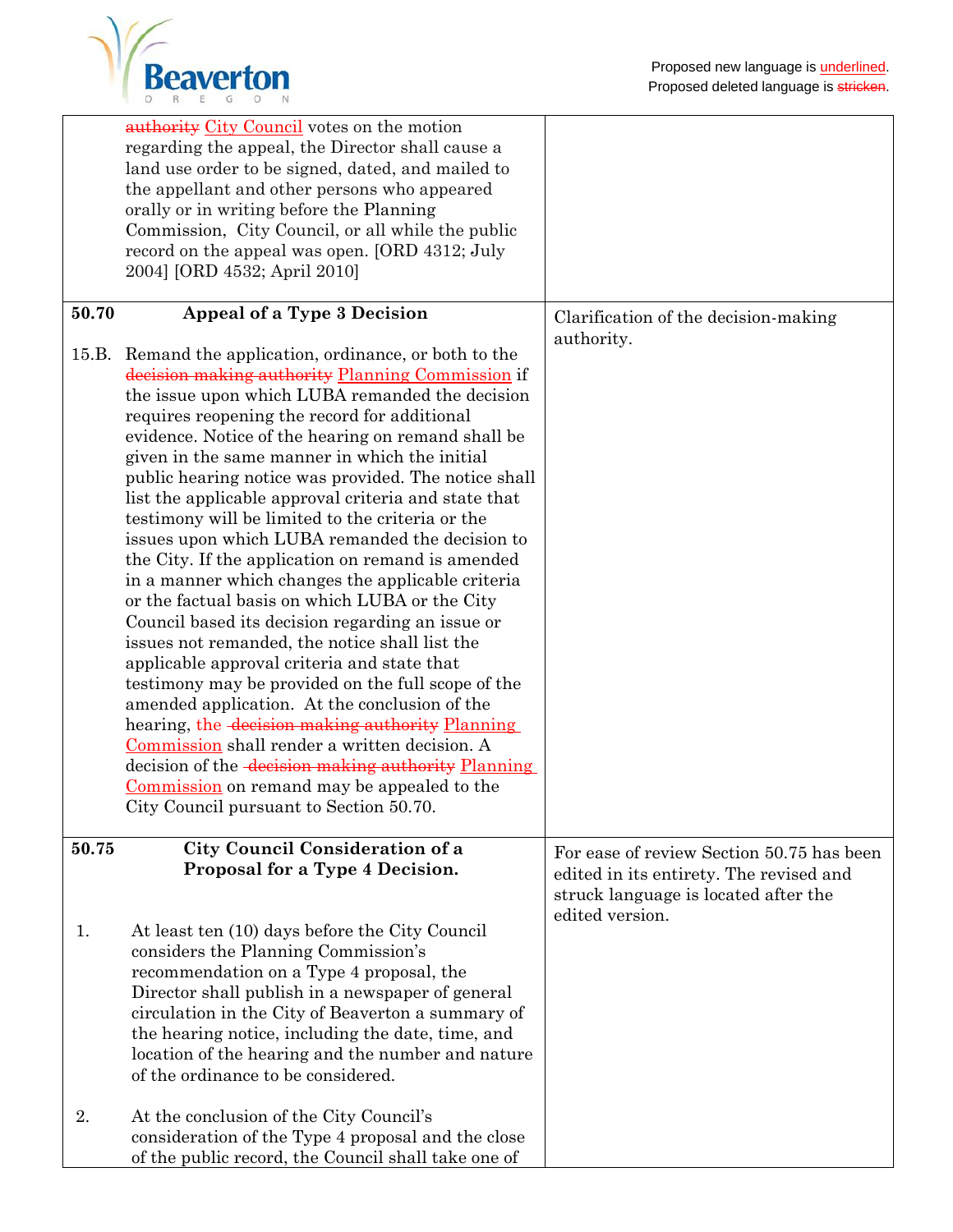

the following actions:

- A. Continue the matter to a date, time, and location certain. Notice of the date, time, and location certain of the continued hearing is not required to be mailed, published, or posted, unless the hearing is continued without announcing a date, time, and location certain, in which case notice of the continued hearing shall be given as though it was the initial hearing;
- B. Remand the matter back to the Planning Commission for additional deliberation. If the decision is to refer, the purpose of the referral, including any specific procedures or subjects to be addressed shall be directed to the Planning Commission; or
- C. Reject the proposed ordinance.
- 3. If Council indicates an intention to adopt one or more ordinances to amend the zone map, text, or both pursuant to Section 50.75.7.C., then the City Attorney shall prepare the ordinance. Ordinances shall thereafter be adopted pursuant to the City Charter. The City Council shall adopt or approve written findings that demonstrate either that approval will comply with applicable approval criteria or that, in the case of denial, the approval criteria gave not been satisfied.
- 4. Within approximately seven (7) calendar days from the date that the City Council adopts a final decision, the Director shall cause notice in the form of a land use order to be signed, dated, and mailed to the persons who appeared orally or in writing before the Planning Commission, City Council, or all while the public record on the appeal was open. [ORD 4532; April 2010]
- 5. A decision is final on the date the signed land use order is dated and mailed. A land use order may include an ordinance.
- 6. The notice of the City Council's decision shall include a summary of the requirements for appealing the City Council decision to the Land Use Board of Appeals as provided in ORS 197.805 through ORS 197.860.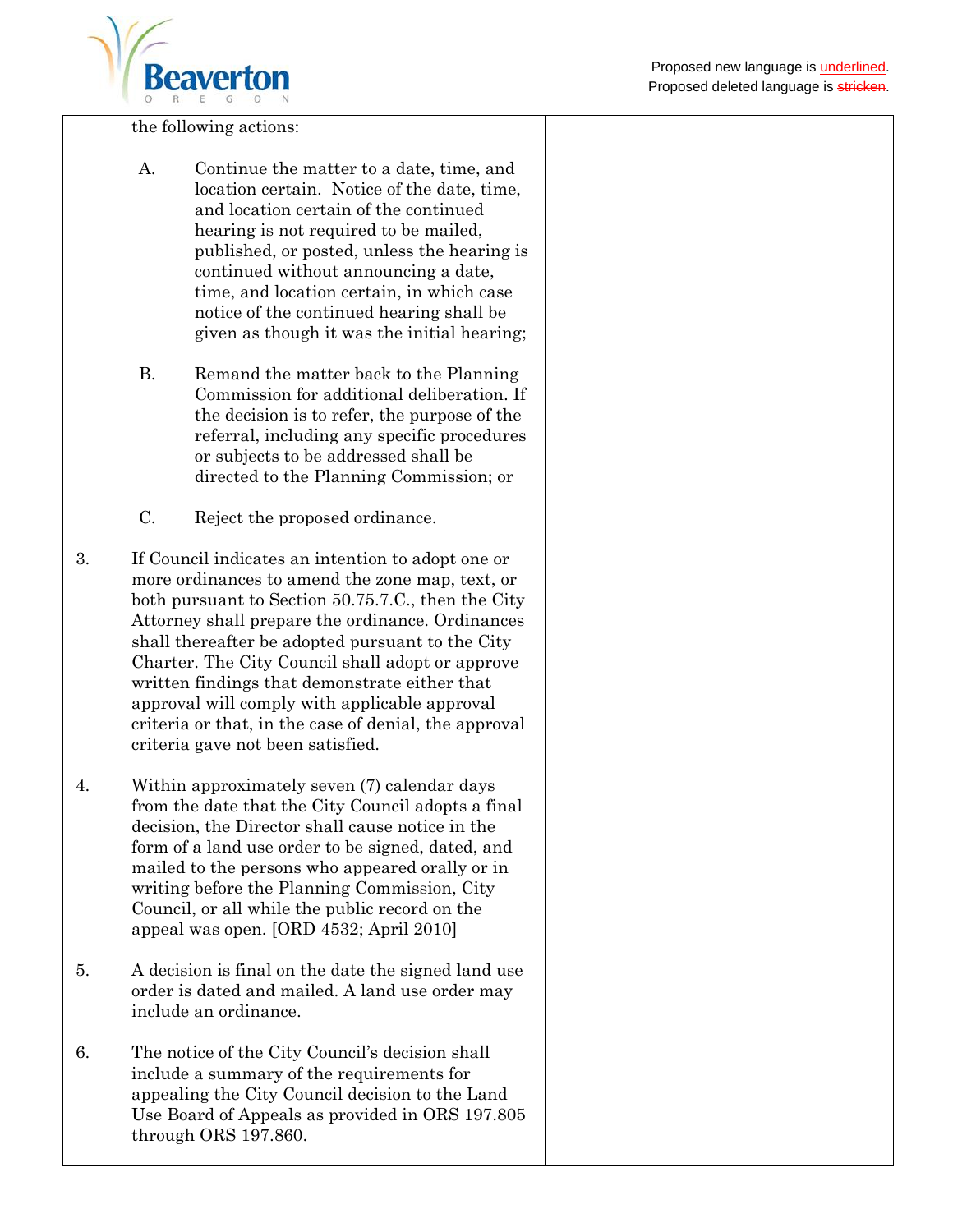

| 50.75 | <b>Appeal of a</b> City Council Consideration |
|-------|-----------------------------------------------|
|       | of a Proposal for a Type 4 Decision.          |

1. The decision making authority's At least ten (10) days before the City Council considers the Planning Commission's recommendation on a Type 4 application may be appealed only by the applicant or any other person who participated by providing either oral or written evidence leading to the decision of proposal, the decision making authority. The appeal must be received within ten (10) calendar days after the signed written land use order of the decision making authority was dated and mailed.

> 2. The Director shall determine whether an appealcontains at least the following information:

A. The case file number designated by the City. B. The name and signature of each appellant. C. Reference to the oral or written evidence provided to the decision making authority by the appellant that is contrary to the decision. D. If multiple people sign and file a single appeal, the appeal shall include verifiable evidence that each appellant provided written testimony to the decision making authority and that the decision being appealed was contrary to such testimony. The appeal shall designate one person as the contact representative for all pre-appeal hearing contact with the City. All contact with the City regarding the appeal, including notice, shall be through this contact representative. E. The specific approval criteria, condition, or both being appealed, the reasons why the finding, condition, or both is in error as a matter of fact, law or both, and the evidence relied on to allegethe error. F. The appeal fee, as established by resolution of

the City Council.

3. Failure to comply with the requirements of Sections 50.75.1 and 50.75.2 is jurisdictional and deprives the appellant of an opportunity for the appellate decision making authority to hear an appeal.

4. The appellate decision making authority on appeal of Type 4 decision shall be the City Council. The appeal hearing shall be de novo, which means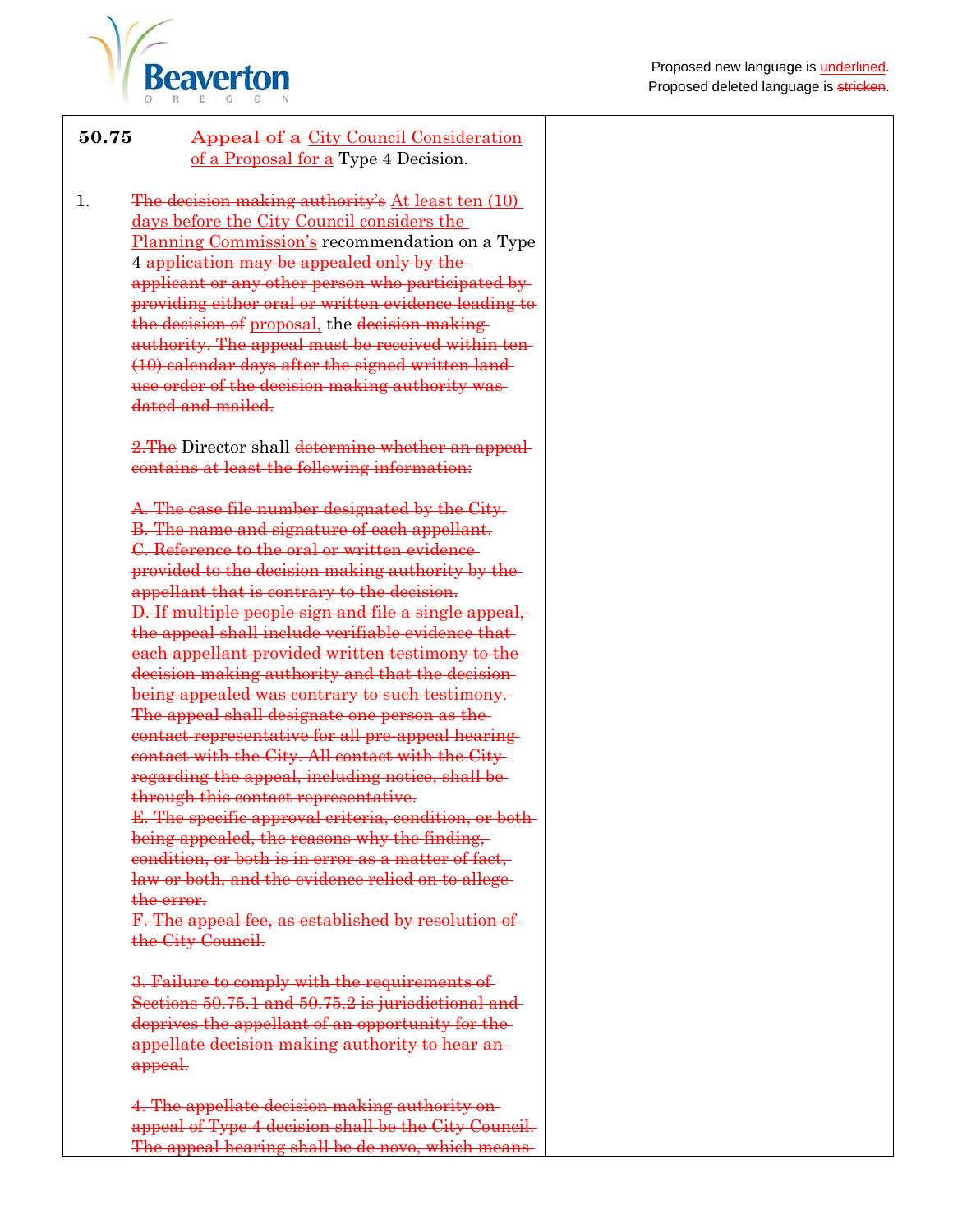

new evidence and argument can be introduced in writing, orally, or both. The hearing of the appeal shall be conducted in the manner specified in-Sections 50.85. through 50.88. except as otherwise required by statute.

5. For appeals filed under Section 50.75., the City shall mail written notice of an appeal hearing to parties described in Section 50.75.1. not less than twenty (20) calendar days prior to the appeal hearing, but need not post or publish the notice in a newspaper.

6. Not less than seven (7) calendar days before the of general circulation in the City of Beaverton a summary of the hearing notice including the date of the appeal hearing, the Director shall prepare and make available to the public, for review and inspection, a copy of the staff report and shall provide a copy of the staff report to the appellate decision making authority and to the appellant. The Director shall provide a copy of the staff report to the public at reasonable cost upon request. ,time, and location of the hearing and the number and nature of the ordinance to be considered.

- 7. 2. At the conclusion of the City Council's hearing inthe appeal of a Type 4 decision, consideration of the Type 4 proposal and the close of the public record, the Council shall take one of the following actions:
	- A. Continue the **hearing** matter to a date, time, and location certain<del>, which shall be</del> announced by the Mayor. Notice of the date, time, and location certain of the continued hearing is not required to be mailed, published, or posted, unless the hearing is continued without announcing a date, time, and location certain, in which case notice of the continued hearing shall be given as though it was the initial hearing.
	- B. Remand the decision matter back to the decision making authority Planning Commission for further proceedings consistent with the Council's decision unless the remand would conflict with the City's obligation under ORS 227.178 to issue a timely final decision additional deliberation.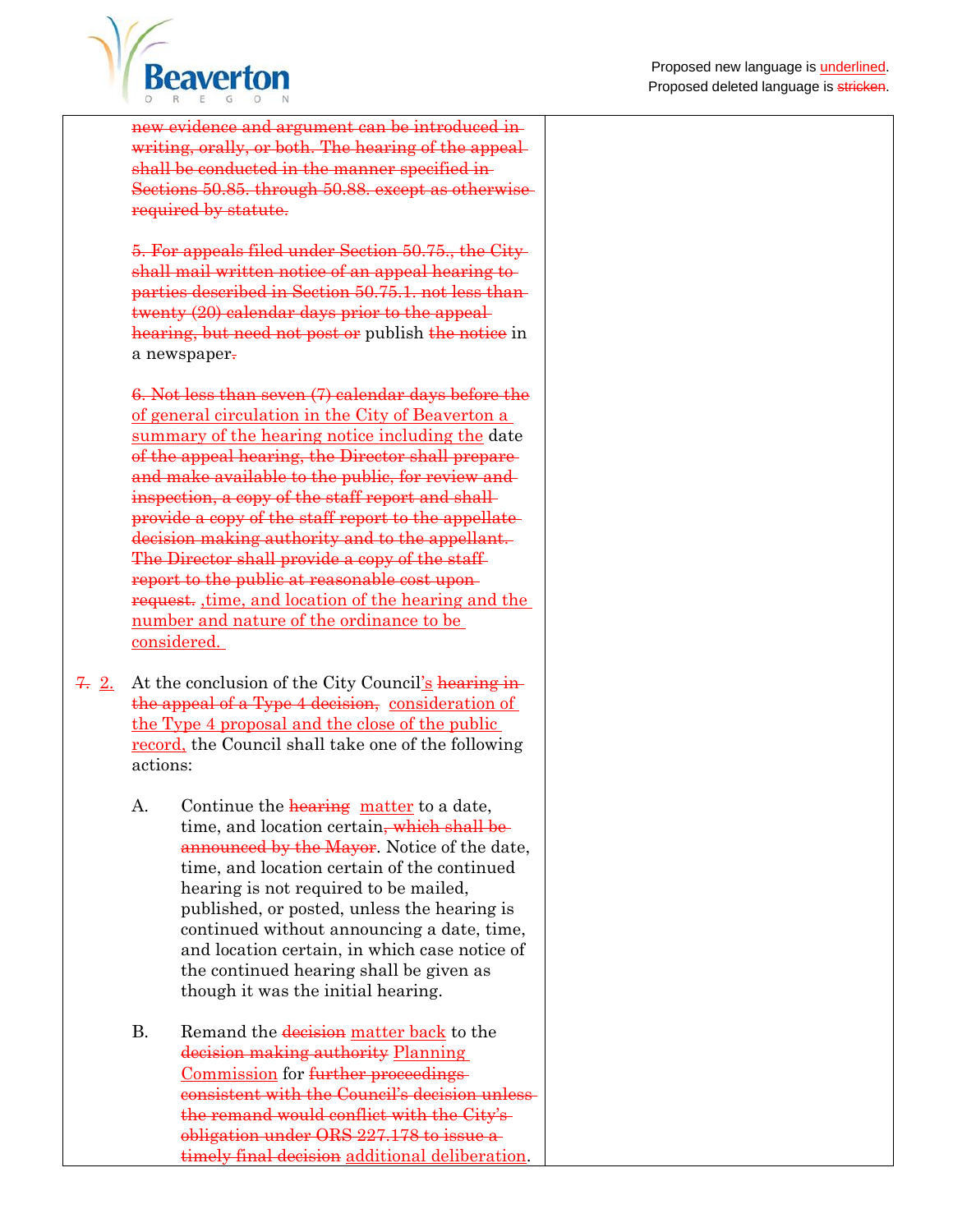

If the decision is to remand refer, the purpose of the remand-referral, including any specific procedures or subjects to be addressed shall be directed to the decisionmaking authority Planning Commission.; or

- C. Reverse or affirm the decision being appealed, with or without changes. Reject the proposed ordinance.
- 1. 3. If Council indicates an intention to adopt one or more ordinances to amend the zone map, text, or both pursuant to Section 50.75.7.C., then the City Attorney shall prepare the ordinance. Ordinances shall thereafter be adopted pursuant to the City Charter. The City Council shall adopt or approve written findings which that demonstrate either that approval will comply with applicable approval criteria or that, in the case of denial, the approval criteria gave not been satisfied.

2. Provisions for holding a record open or continuing a hearing set forth in ORS 197.763 (6) shall apply under this Ordinance in a mannerconsistent with state law.

8. After the public record on the appeal closes, a written decision in the form of a land use order.

- $\frac{9}{2}$ . Within approximately seven (7) calendar days from the date that the appellate decision making authority City Council adopts a final decision under appeal, the Director shall cause notice in the form of a land use order to be signed, dated, and mailed to the appellant and other persons who appeared orally or in writing before the Planning Commission, City Council, or all while the public record on the appeal was open. [ORD 4532; April 2010]
- $\frac{10}{6}$ . A decision on an appeal is final on the date the signed land use order is dated and mailed. A land use order may include an ordinance.
- $11.6.$  Only one appeal The notice of a the City Council's decision is permitted before the City. Therefore shall include a summary of the notice of a requirements for appealing the City Council decision on appeal shall indicate the decision may be appealed to the Land Use Board of Appeals as provided in ORS 197.805 through ORS 197.860.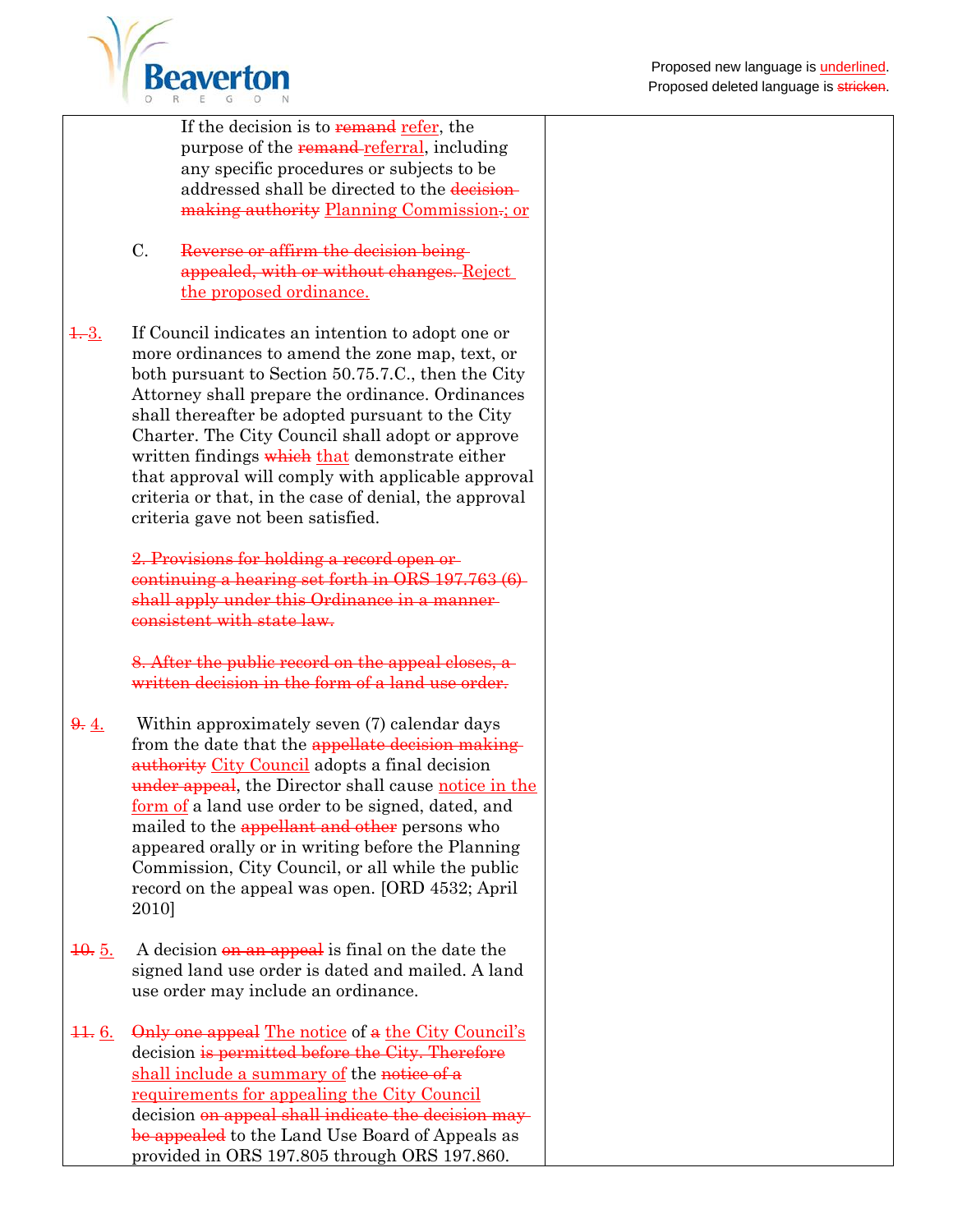

|       | 12. If a decision of the City Council is remanded to the<br>City by the State of Oregon Land Use Board of<br>Appeals (LUBA), the City Council shall either:                                                                                                                                                                                                                                                                                                                                                                                                                                      |                                                    |
|-------|--------------------------------------------------------------------------------------------------------------------------------------------------------------------------------------------------------------------------------------------------------------------------------------------------------------------------------------------------------------------------------------------------------------------------------------------------------------------------------------------------------------------------------------------------------------------------------------------------|----------------------------------------------------|
| 50.80 | <b>Conduct of Planning Commission</b><br><b>Appeal Hearing</b>                                                                                                                                                                                                                                                                                                                                                                                                                                                                                                                                   | Clarification of the decision-making<br>authority. |
| 2.D.  | Failure to raise an issue accompanied by<br>statements or evidence sufficient to afford the<br>appellate decision making authority Planning<br>Commission and the parties an opportunity to<br>respond to the issue precludes appeal to the Land<br>Use Board of Appeals based on that issue.                                                                                                                                                                                                                                                                                                    |                                                    |
| 50.80 | <b>Conduct of Planning Commission</b><br><b>Appeal Hearing</b>                                                                                                                                                                                                                                                                                                                                                                                                                                                                                                                                   | Clarification of the decision-making<br>authority. |
| 2.F.  | The appellate decision making authority Planning<br>Commission must be impartial and that members<br>of the appellate decision making authority<br>Planning Commission shall not have any bias or<br>personal or business interest in the outcome of the<br>application. Members of the appellate decision-<br>making authority Planning Commission must<br>announce any ex parte contacts. appellate decision-<br>making authority Planning Commission shall<br>afford parties an opportunity to challenge any<br>member thereof based on bias, conflicts of interest,<br>or ex parte contacts. |                                                    |
| 50.80 | <b>Conduct of Planning Commission</b><br><b>Appeal Hearing</b>                                                                                                                                                                                                                                                                                                                                                                                                                                                                                                                                   | Clarification of the decision-making<br>authority. |
| 2.G.  | States that if any member of the appellate decision-<br>making authority Planning Commission has visited<br>the site, they describe generally what was observed.                                                                                                                                                                                                                                                                                                                                                                                                                                 |                                                    |
| 50.80 | <b>Conduct of Planning Commission</b><br><b>Appeal Hearing</b>                                                                                                                                                                                                                                                                                                                                                                                                                                                                                                                                   | Clarification of the decision-making<br>authority. |
| 3.    | The Chair shall next ask if there is any challenge to<br>a member of the appellate decision making<br>authority Planning Commission right to consider<br>the appeal. Unless the challenge is based upon<br>information disclosed pursuant to Section<br>50.80.2.F. and G., a challenging party must deliver<br>a written document stating the reasons and<br>authority for such challenge to the member<br>challenged and the City at least 24 hours prior to<br>the hearing.                                                                                                                    |                                                    |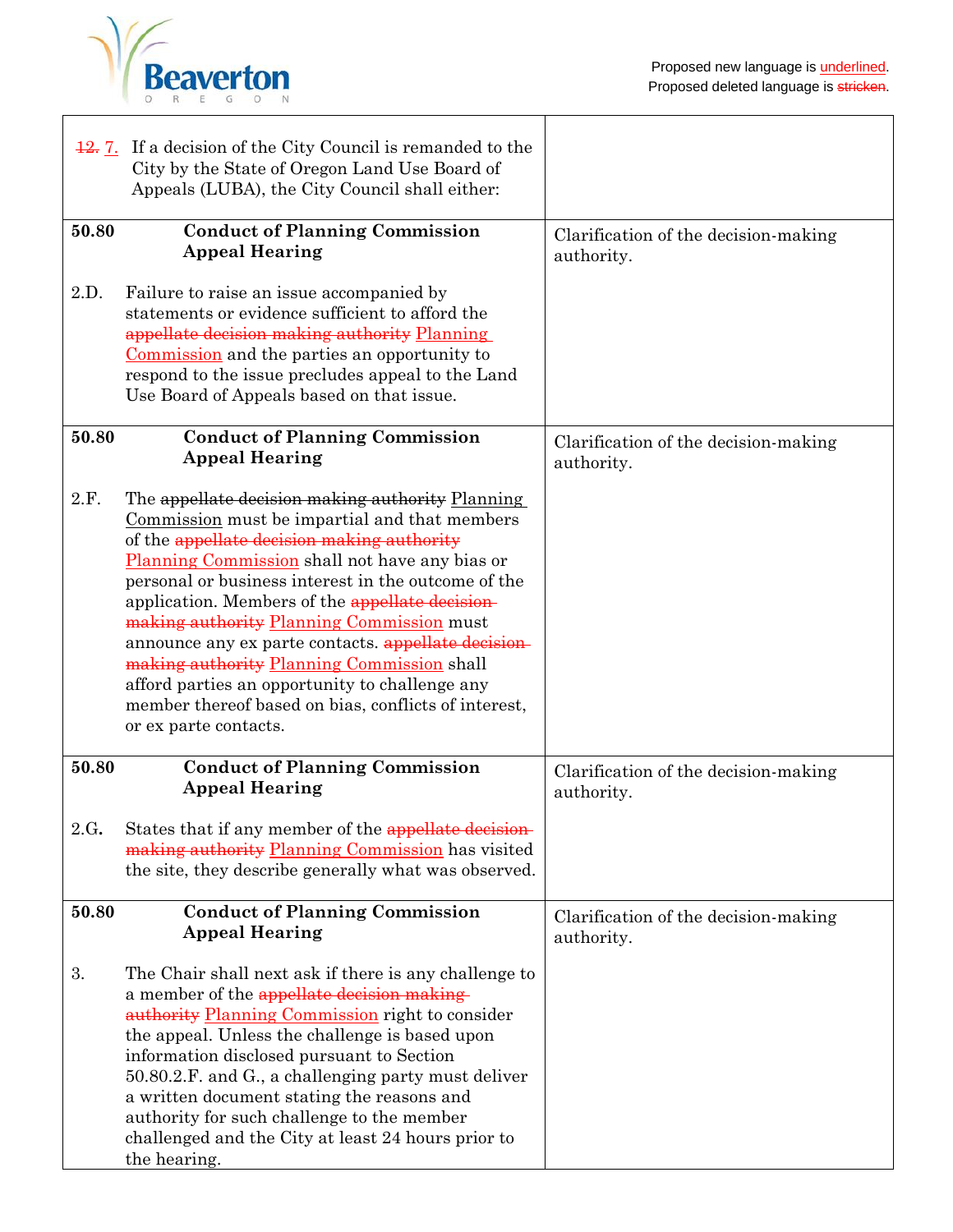| 50.80 | <b>Conduct of Planning Commission</b><br><b>Appeal Hearing</b>                                                                                                                                                                                                                                                                                                                                                                                                                                                                                                                                                                                                                                             | Clarification of the decision-making               |
|-------|------------------------------------------------------------------------------------------------------------------------------------------------------------------------------------------------------------------------------------------------------------------------------------------------------------------------------------------------------------------------------------------------------------------------------------------------------------------------------------------------------------------------------------------------------------------------------------------------------------------------------------------------------------------------------------------------------------|----------------------------------------------------|
|       |                                                                                                                                                                                                                                                                                                                                                                                                                                                                                                                                                                                                                                                                                                            | authority.                                         |
| 7.    | The appellate decision making authority Planning<br>Commission shall deliberate and make a<br>decision. Deliberations may include questions to or<br>testimony by City staff regarding the criteria,<br>evidence and testimony in the record.                                                                                                                                                                                                                                                                                                                                                                                                                                                              |                                                    |
| 50.82 | <b>Time Limits on Planning Commission</b><br><b>Appeal Hearing Testimony</b>                                                                                                                                                                                                                                                                                                                                                                                                                                                                                                                                                                                                                               | Clarification of the decision-making<br>authority. |
| 1.    | The purpose of time limits on testimony at an<br>appeal hearing before the Planning Commission is<br>to provide all interested persons with an adequate<br>opportunity to present and respond to testimony<br>while at the same time ensuring that the hearing<br>can be conducted in an efficient and expeditious<br>manner. Time limits on testimony shall not be<br>placed on staff presentations. The following time<br>limits on testimony shall be observed during a<br>hearing conducted by the appellate decision making<br>authority Planning Commission unless the<br>appellate decision making authority Planning<br>Commission consents to adjust the time limits in a<br>particular instance: |                                                    |
| 50.82 | <b>Time Limits on Planning Commission</b><br><b>Appeal Hearing Testimony</b>                                                                                                                                                                                                                                                                                                                                                                                                                                                                                                                                                                                                                               | Clarification of the decision-making<br>authority. |
| 1.C.  | Up to and including 10 minutes for a representative<br>of a recognized NAC, government or government<br>agency, or other organized group recognized by the<br>appellate decision making authority Planning<br>Commission.                                                                                                                                                                                                                                                                                                                                                                                                                                                                                  |                                                    |
| 50.82 | <b>Time Limits on Planning Commission</b><br><b>Appeal Hearing Testimony</b>                                                                                                                                                                                                                                                                                                                                                                                                                                                                                                                                                                                                                               | Clarification of the decision-making<br>authority. |
| 2.    | The time limits set forth in Section 50.82.1, shall<br>not include time taken by questions from or<br>response to questions of the appellate decision-<br>making authority Planning Commission.                                                                                                                                                                                                                                                                                                                                                                                                                                                                                                            |                                                    |
| 50.83 | <b>Testimony, Exhibits, and Other</b><br><b>Evidence before the Planning</b><br>Commission                                                                                                                                                                                                                                                                                                                                                                                                                                                                                                                                                                                                                 | Clarification of the decision-making<br>authority. |
| 1.    | Any person may present testimony at a hearing<br>before the appellate decision making authority<br>Planning Commission on an appeal of a Type 1 or                                                                                                                                                                                                                                                                                                                                                                                                                                                                                                                                                         |                                                    |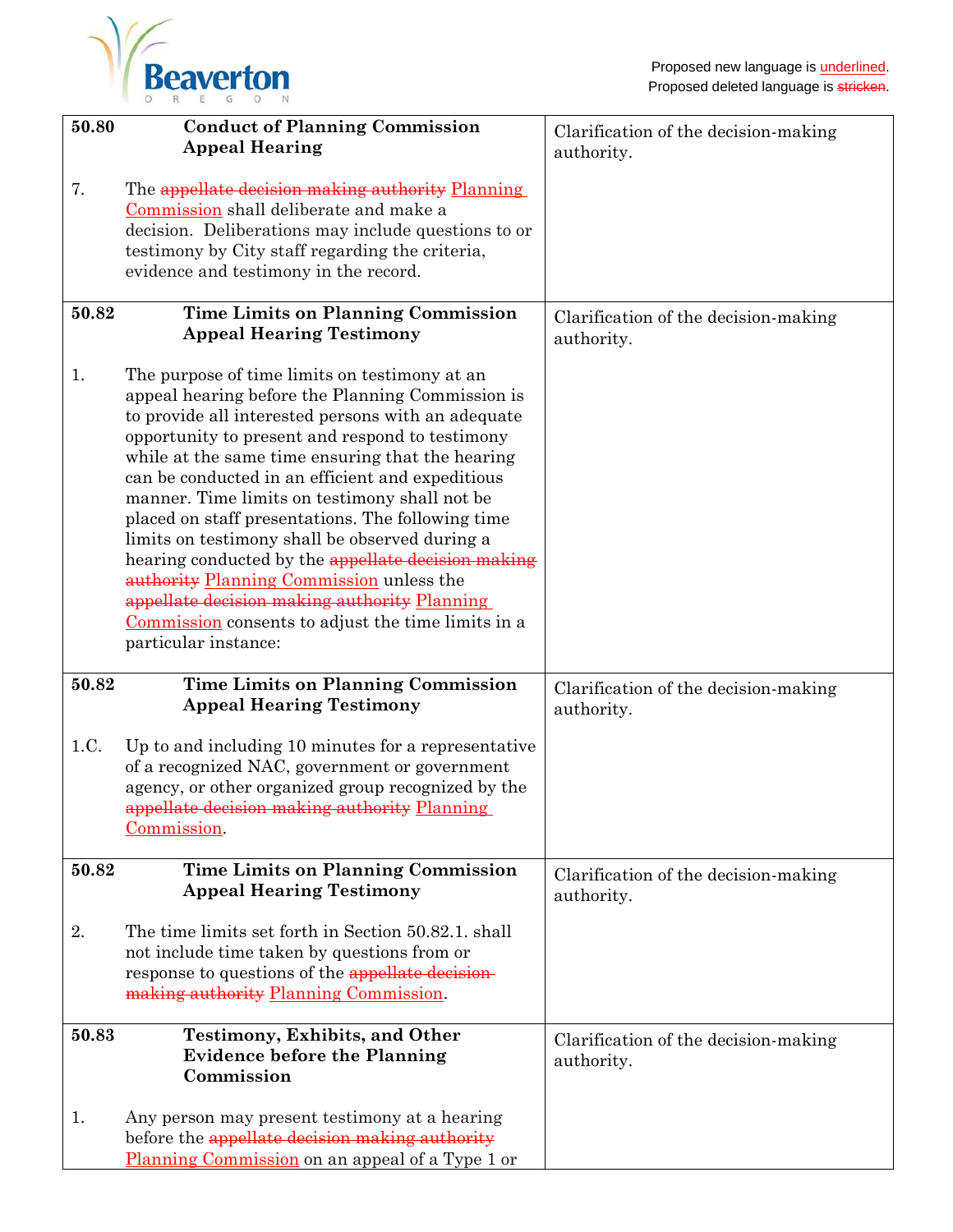$\overline{1}$ 



|       | Type 2 decision.                                                                                                                                                                                                                                                                                                                                                                                                                                                                                                                                                           |                                                    |
|-------|----------------------------------------------------------------------------------------------------------------------------------------------------------------------------------------------------------------------------------------------------------------------------------------------------------------------------------------------------------------------------------------------------------------------------------------------------------------------------------------------------------------------------------------------------------------------------|----------------------------------------------------|
| 50.83 | <b>Testimony, Exhibits, and Other</b><br><b>Evidence before the Planning</b><br>Commission                                                                                                                                                                                                                                                                                                                                                                                                                                                                                 | Clarification of the decision-making<br>authority. |
| 3.    | Written comments or exhibits submitted at the<br>hearing must be filed with the recording secretary<br>and offered into the record before the appellate-<br>decision making authority Planning Commission.<br>No fewer than ten (10) copies of written comments<br>or exhibits must be provided if those materials are<br>submitted at the hearing.                                                                                                                                                                                                                        |                                                    |
| 50.83 | <b>Testimony, Exhibits, and Other</b><br><b>Evidence before the Planning</b><br>Commission                                                                                                                                                                                                                                                                                                                                                                                                                                                                                 | Clarification of the decision-making<br>authority. |
| 4.    | Exhibits or written comments that are merely<br>referred to in testimony but which are not offered<br>into the record before the appellate decision making<br>authority Planning Commission in accordance with<br>this Section shall not become part of the record of<br>the proceedings.                                                                                                                                                                                                                                                                                  |                                                    |
| 50.85 | <b>Conduct of the City Council Appeal</b><br>Hearing                                                                                                                                                                                                                                                                                                                                                                                                                                                                                                                       | Clarification of the decision-making<br>authority. |
| 1.D.  | Failure to raise an issue accompanied by<br>statements or evidence sufficient to afford the<br>appellate decision making authority City<br>Council and the parties an opportunity to respond<br>to the issue precludes appeal to the Land Use<br>Board of Appeals based on that issue.                                                                                                                                                                                                                                                                                     |                                                    |
| 50.85 | <b>Conduct of the City Council Appeal</b><br>Hearing                                                                                                                                                                                                                                                                                                                                                                                                                                                                                                                       | Clarification of the decision-making<br>authority. |
| 1.F.  | The appellate decision making authority City<br>Council must be impartial and that members of the<br>appellate decision making authority City Council<br>shall not have any bias or personal or business<br>interest in the outcome of the application. Members<br>of the appellate decision making authority City<br><b>Council</b> must announce any ex parte contacts. The<br>appellate decision making authority City Council<br>shall afford parties an opportunity to challenge any<br>member thereof based on bias, conflicts of interest,<br>or ex parte contacts. |                                                    |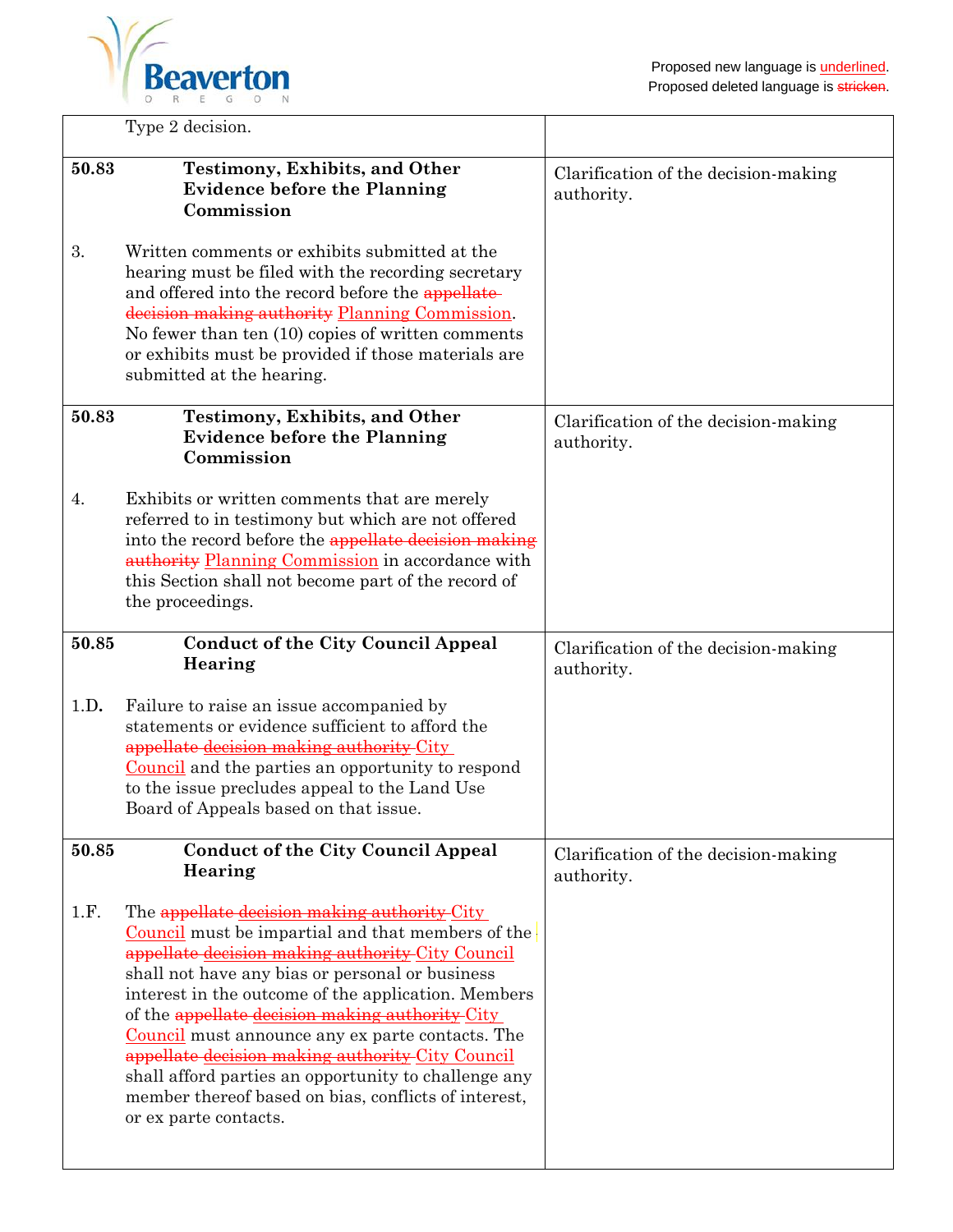

| 50.85 | <b>Conduct of the City Council Appeal</b><br>Hearing                                                                                                                                                                                                                                                                                                                                                                                                                                                                                                                                                                                                                                                                                    | Clarification of the decision-making<br>authority. |
|-------|-----------------------------------------------------------------------------------------------------------------------------------------------------------------------------------------------------------------------------------------------------------------------------------------------------------------------------------------------------------------------------------------------------------------------------------------------------------------------------------------------------------------------------------------------------------------------------------------------------------------------------------------------------------------------------------------------------------------------------------------|----------------------------------------------------|
| 1.G.  | States that if any member of the appellate decision-<br>making authority City Council has visited the site,<br>they describe generally what was observed.                                                                                                                                                                                                                                                                                                                                                                                                                                                                                                                                                                               |                                                    |
| 50.85 | <b>Conduct of the City Council Appeal</b><br>Hearing                                                                                                                                                                                                                                                                                                                                                                                                                                                                                                                                                                                                                                                                                    | Clarification of the decision-making<br>authority. |
| 4.    | If the appeal hearing for a Type 3 decision is an on<br>the record hearing, the Chair shall state that City<br>Council review is confined to the record established<br>before the decision making authority Planning<br>Commission, that only persons who testified either<br>orally or in writing before the decision making-<br>authority Planning Commission may testify before<br>the City Council, and that the only arguments that<br>may be raised before the City Council are<br>arguments that were raised in the letter of appeal<br>and those arguments raised before the decision-<br>making authority Planning Commission with<br>sufficient specificity to enable the decision making<br>authority to respond.            |                                                    |
| 50.85 | <b>Conduct of the City Council Appeal</b><br>Hearing                                                                                                                                                                                                                                                                                                                                                                                                                                                                                                                                                                                                                                                                                    | Clarification of the decision-making<br>authority. |
| 6.    | The Chair shall invite testimony on the appeal to<br>take place in the following order unless the<br>appellate decision making authority City Council<br>consents to amend the order of testimony:                                                                                                                                                                                                                                                                                                                                                                                                                                                                                                                                      |                                                    |
| 50.87 | <b>Time Limits on City Council Appeal</b><br><b>Hearing Testimony</b>                                                                                                                                                                                                                                                                                                                                                                                                                                                                                                                                                                                                                                                                   | Clarification of the decision-making<br>authority. |
| 1.    | The purpose of time limits on testimony at an<br>appeal hearing before the City Council is to<br>provide persons with an adequate opportunity to<br>present and respond to testimony while at the same<br>time ensuring that the hearing can be conducted in<br>an efficient and expeditious manner. Time limits on<br>testimony shall not be placed on staff<br>presentations. The following time limits on<br>testimony shall be observed during a hearing<br>conducted by the appellate decision making<br><b>authority-City Council</b> unless the<br>appellate decision making authority City Council,<br>subject to the right of the Mayor, with Council<br>consent, waive or extend the time limits in a<br>particular instance: |                                                    |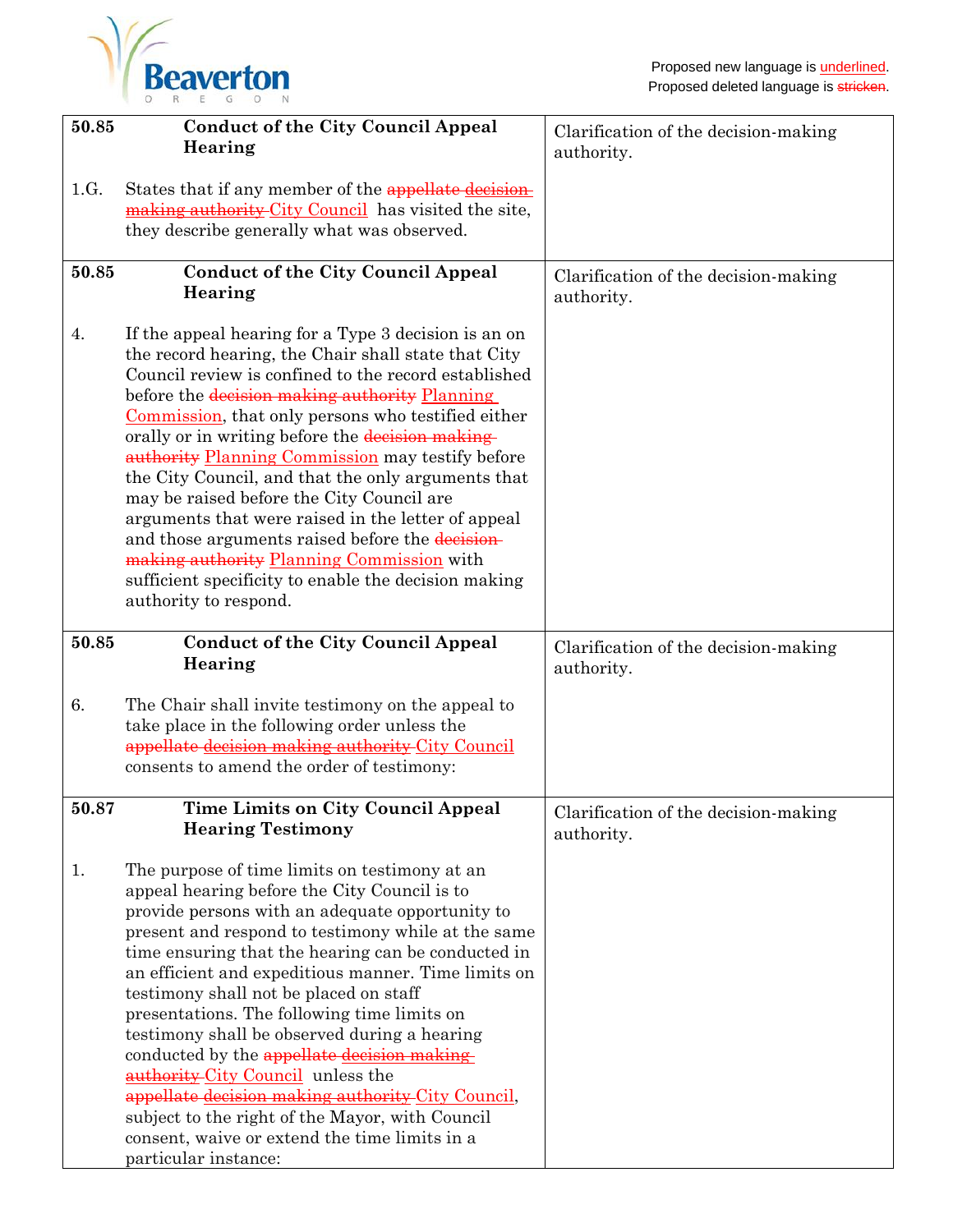

| 50.88                                    | <b>Testimony, Exhibits, and Other</b>                                                                                                                                                                                                                                                                                                                                                                                                                                                                                                                                                                                                                                                                                                                                                                               | Clarification of the decision-making                     |  |
|------------------------------------------|---------------------------------------------------------------------------------------------------------------------------------------------------------------------------------------------------------------------------------------------------------------------------------------------------------------------------------------------------------------------------------------------------------------------------------------------------------------------------------------------------------------------------------------------------------------------------------------------------------------------------------------------------------------------------------------------------------------------------------------------------------------------------------------------------------------------|----------------------------------------------------------|--|
|                                          | <b>Evidence before the City Council</b>                                                                                                                                                                                                                                                                                                                                                                                                                                                                                                                                                                                                                                                                                                                                                                             | authority.                                               |  |
| 1.                                       | For appeal hearings which are conducted on the<br>record, only those persons who testified either<br>orally or in writing before the decision making<br>authority Planning Commission may testify either<br>orally or in writing before the Council on appeal.<br>Such testimony shall be limited to argument<br>regarding issues raised before the decision making-<br>authority Planning Commission. The only issues<br>that may be raised in an appeal hearing are the<br>issues in the written appeal and shall be based<br>solely upon the record of the proceedings before the<br>decision making authority Planning Commission.<br>Enlargements, illustrations, maps or other exhibits<br>may be submitted as long as they are part of the<br>record or are entirely derived from evidence in the<br>record. |                                                          |  |
| 50.88                                    | <b>Testimony, Exhibits, and Other</b>                                                                                                                                                                                                                                                                                                                                                                                                                                                                                                                                                                                                                                                                                                                                                                               | Clarification of the decision-making                     |  |
|                                          | <b>Evidence before the City Council</b>                                                                                                                                                                                                                                                                                                                                                                                                                                                                                                                                                                                                                                                                                                                                                                             | authority.                                               |  |
| 6.                                       | At appeal hearings which are conducted on the<br>record, written material that attempts to present<br>new evidence or raises new issues which were not                                                                                                                                                                                                                                                                                                                                                                                                                                                                                                                                                                                                                                                              |                                                          |  |
|                                          | presented or raised before the decision making-<br>authority Planning Commission shall be rejected.                                                                                                                                                                                                                                                                                                                                                                                                                                                                                                                                                                                                                                                                                                                 |                                                          |  |
| 50.93                                    | <b>Extension of a Decision</b>                                                                                                                                                                                                                                                                                                                                                                                                                                                                                                                                                                                                                                                                                                                                                                                      | Clarification of the decision-making                     |  |
| 6.                                       | In order to approve an extension of time                                                                                                                                                                                                                                                                                                                                                                                                                                                                                                                                                                                                                                                                                                                                                                            | authority.                                               |  |
|                                          | application, the decision making authority Director                                                                                                                                                                                                                                                                                                                                                                                                                                                                                                                                                                                                                                                                                                                                                                 |                                                          |  |
|                                          | shall make findings of fact based on evidence<br>provided by the applicant demonstrating that all                                                                                                                                                                                                                                                                                                                                                                                                                                                                                                                                                                                                                                                                                                                   |                                                          |  |
|                                          | the following criteria are satisfied: [ORD 4365;                                                                                                                                                                                                                                                                                                                                                                                                                                                                                                                                                                                                                                                                                                                                                                    |                                                          |  |
|                                          | October 2005]                                                                                                                                                                                                                                                                                                                                                                                                                                                                                                                                                                                                                                                                                                                                                                                                       |                                                          |  |
| <b>Chapter 60 - Special Requirements</b> |                                                                                                                                                                                                                                                                                                                                                                                                                                                                                                                                                                                                                                                                                                                                                                                                                     |                                                          |  |
| 60.30.20.                                | <b>Enforcement</b>                                                                                                                                                                                                                                                                                                                                                                                                                                                                                                                                                                                                                                                                                                                                                                                                  | The enforcement of the parking                           |  |
|                                          | <b>Enforcement.</b> The Director is authorized to                                                                                                                                                                                                                                                                                                                                                                                                                                                                                                                                                                                                                                                                                                                                                                   | regulations is a new subsection. The                     |  |
|                                          | suspend any permit if the usage of parking by the                                                                                                                                                                                                                                                                                                                                                                                                                                                                                                                                                                                                                                                                                                                                                                   | numbering reflects the numbering<br>pattern in the code. |  |
|                                          | original use or temporary use or both increases                                                                                                                                                                                                                                                                                                                                                                                                                                                                                                                                                                                                                                                                                                                                                                     |                                                          |  |
|                                          | beyond the capacity of the on-site parking or that                                                                                                                                                                                                                                                                                                                                                                                                                                                                                                                                                                                                                                                                                                                                                                  |                                                          |  |
|                                          | the use is causing a nuisance to the public or<br>surrounding properties. The Director shall notify                                                                                                                                                                                                                                                                                                                                                                                                                                                                                                                                                                                                                                                                                                                 |                                                          |  |
|                                          | the applicant of the Director's intent to suspend the                                                                                                                                                                                                                                                                                                                                                                                                                                                                                                                                                                                                                                                                                                                                                               |                                                          |  |
|                                          | permit and shall provide an opportunity for a                                                                                                                                                                                                                                                                                                                                                                                                                                                                                                                                                                                                                                                                                                                                                                       |                                                          |  |
|                                          | <u>hearing prior to suspension. However, in any case</u>                                                                                                                                                                                                                                                                                                                                                                                                                                                                                                                                                                                                                                                                                                                                                            |                                                          |  |